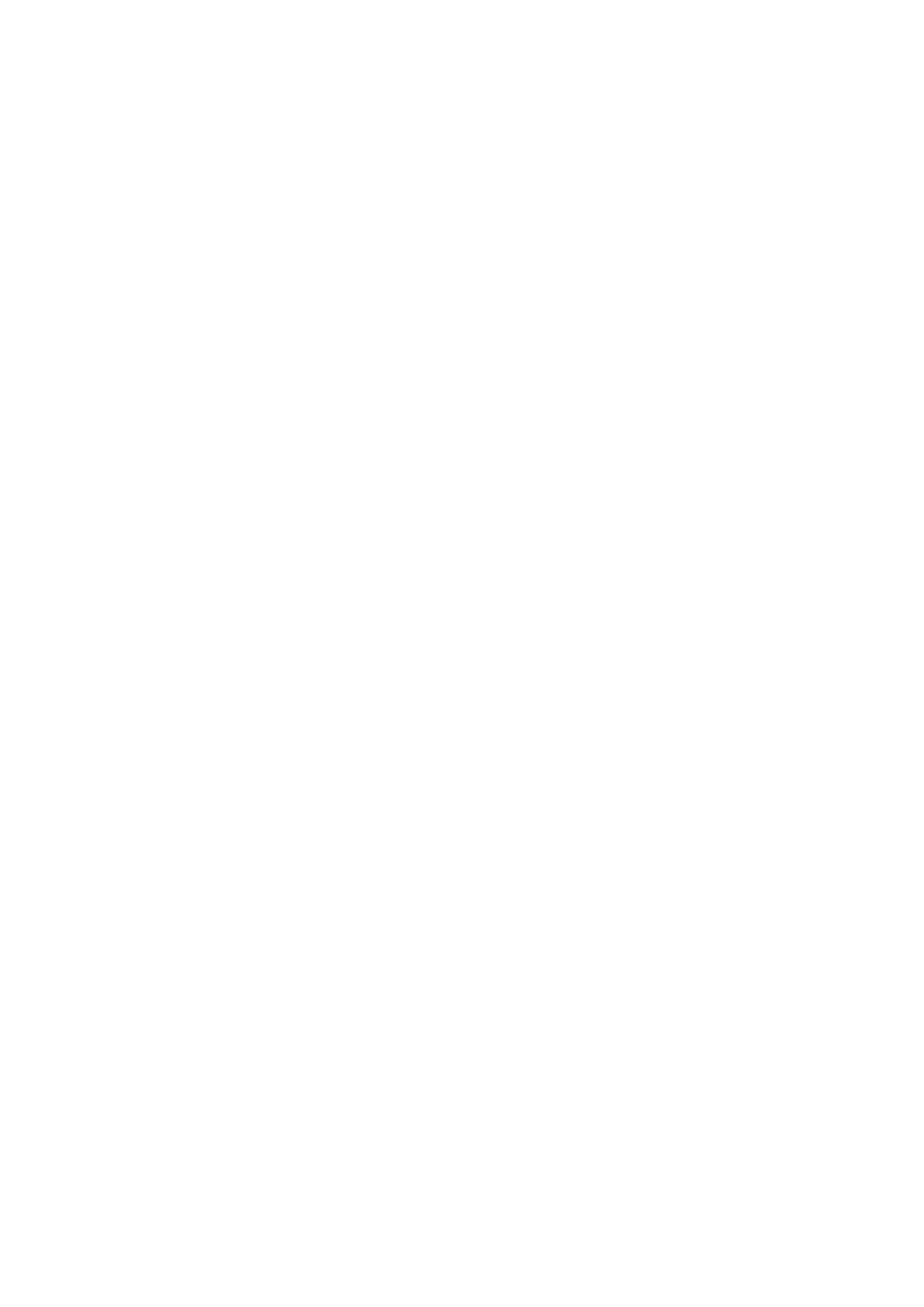# *Integrity in Ministry*

A Document of Principles and Standards for Catholic Clergy & Religious in Australia

> June 2004 (Reprinted April 2010)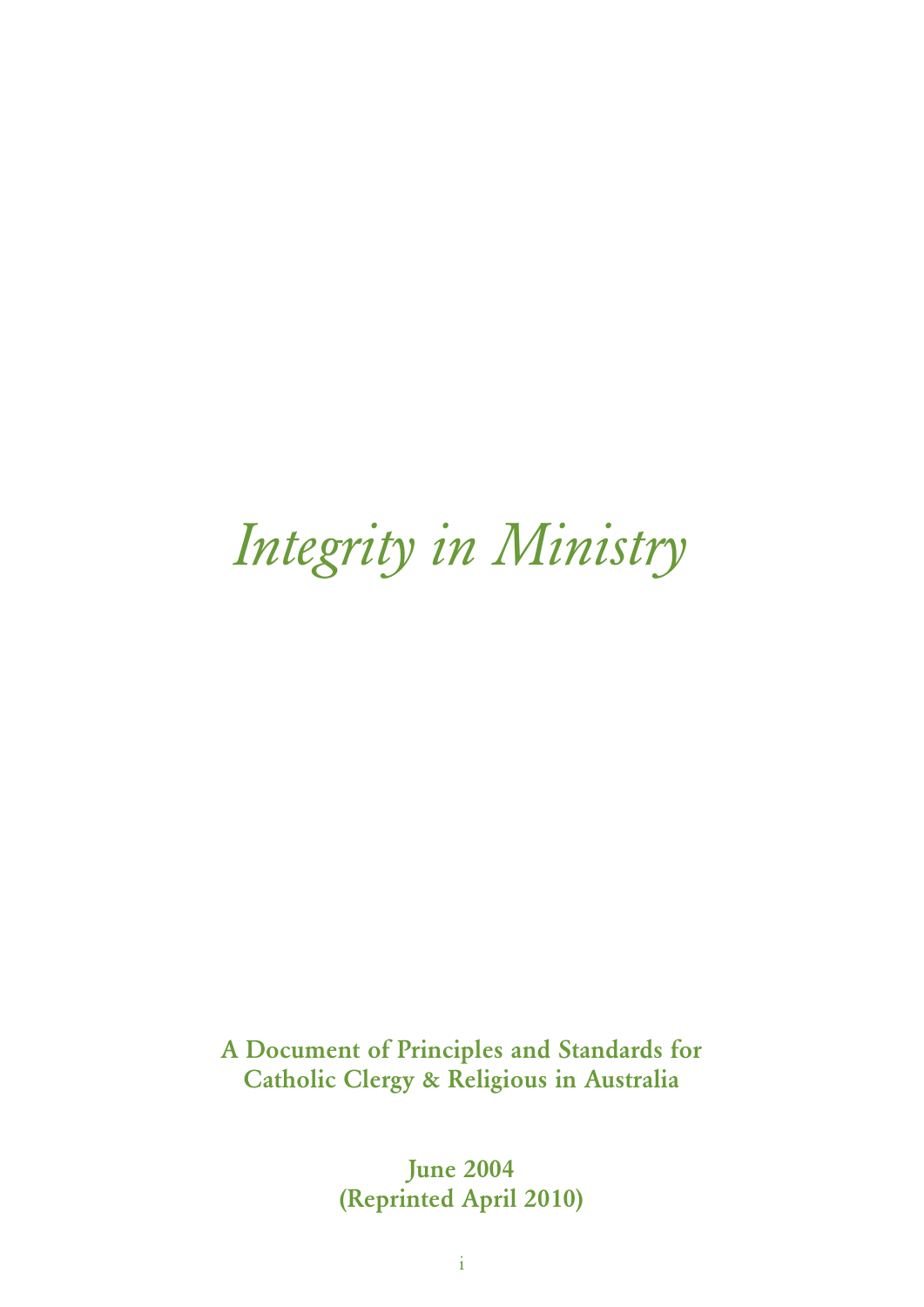*(A committee of the Australian Catholic Bishops Conference and the Australian Conference of Leaders of Religious Institutes)*

This work is copyright. It may be reproduced in whole or in part for research, study or training purposes subject to the inclusion of an acknowledgment of the source and no commercial usage or sale.Reproduction for purposes other than those covered above, requires the written permission of the National Committee for Professional Standards (a committee of the Australian Catholic Bishops Conference and the Australian Conference of Leaders of Religious Institutes). Requests and inquiries concerning reproduction and rights should be addressed to: Executive Officer, National Committee for Professional Standards.

#### ISBN 0 949258 13 X

Typeset & Design: Rivergum Marketing Pty Ltd.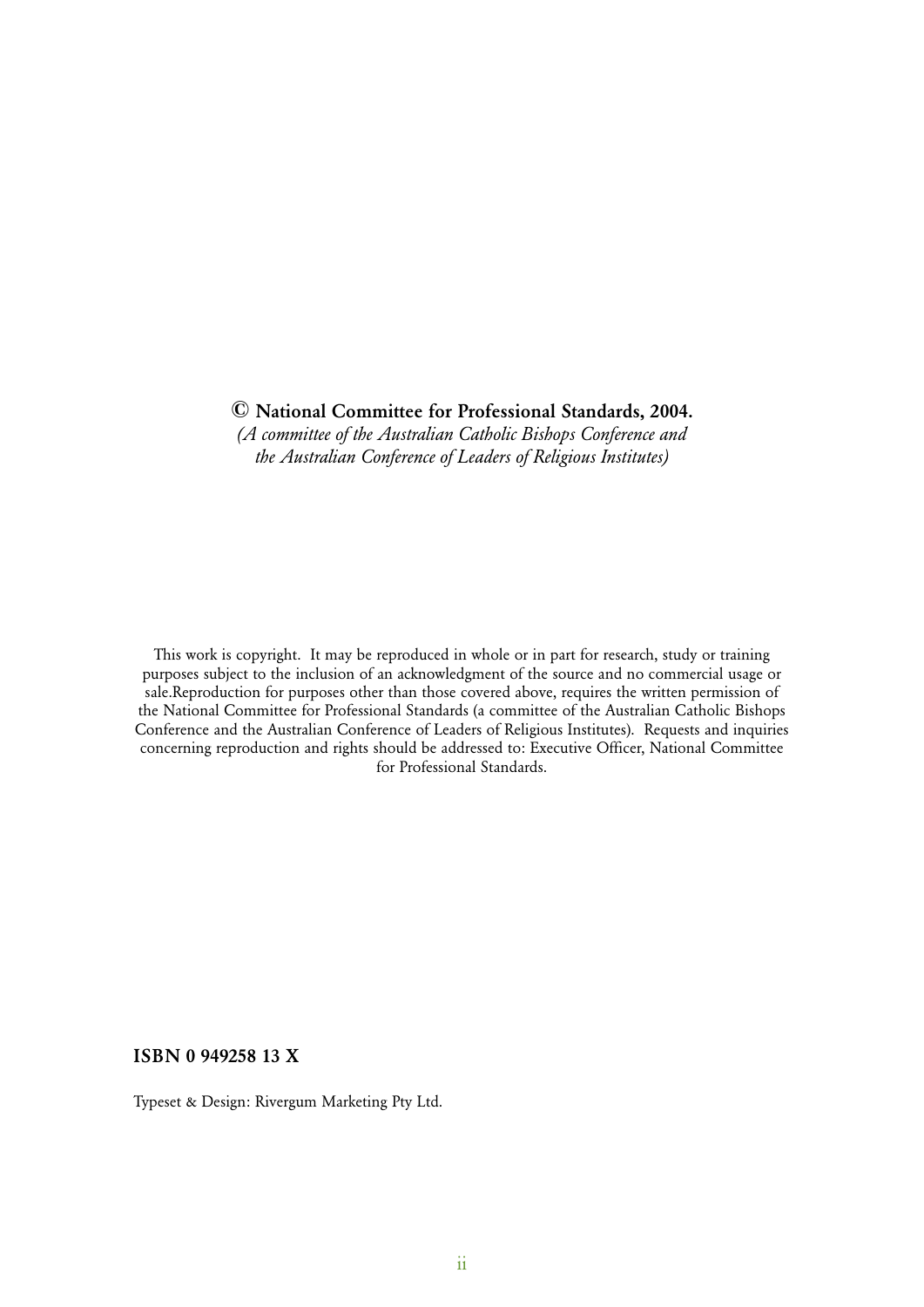# **Contents**

| 3. |                                                                    |  |
|----|--------------------------------------------------------------------|--|
| 4. | Ministers of Communion: Developing and Maintaining Competence 10   |  |
| 5. |                                                                    |  |
| 6. |                                                                    |  |
| 7. | Ministers of Communion: Responsibility for Personal Well-Being  17 |  |
| 8. |                                                                    |  |
|    |                                                                    |  |

| <i><b>APPENDIX</b></i> |  |
|------------------------|--|
|                        |  |
| Bibliography           |  |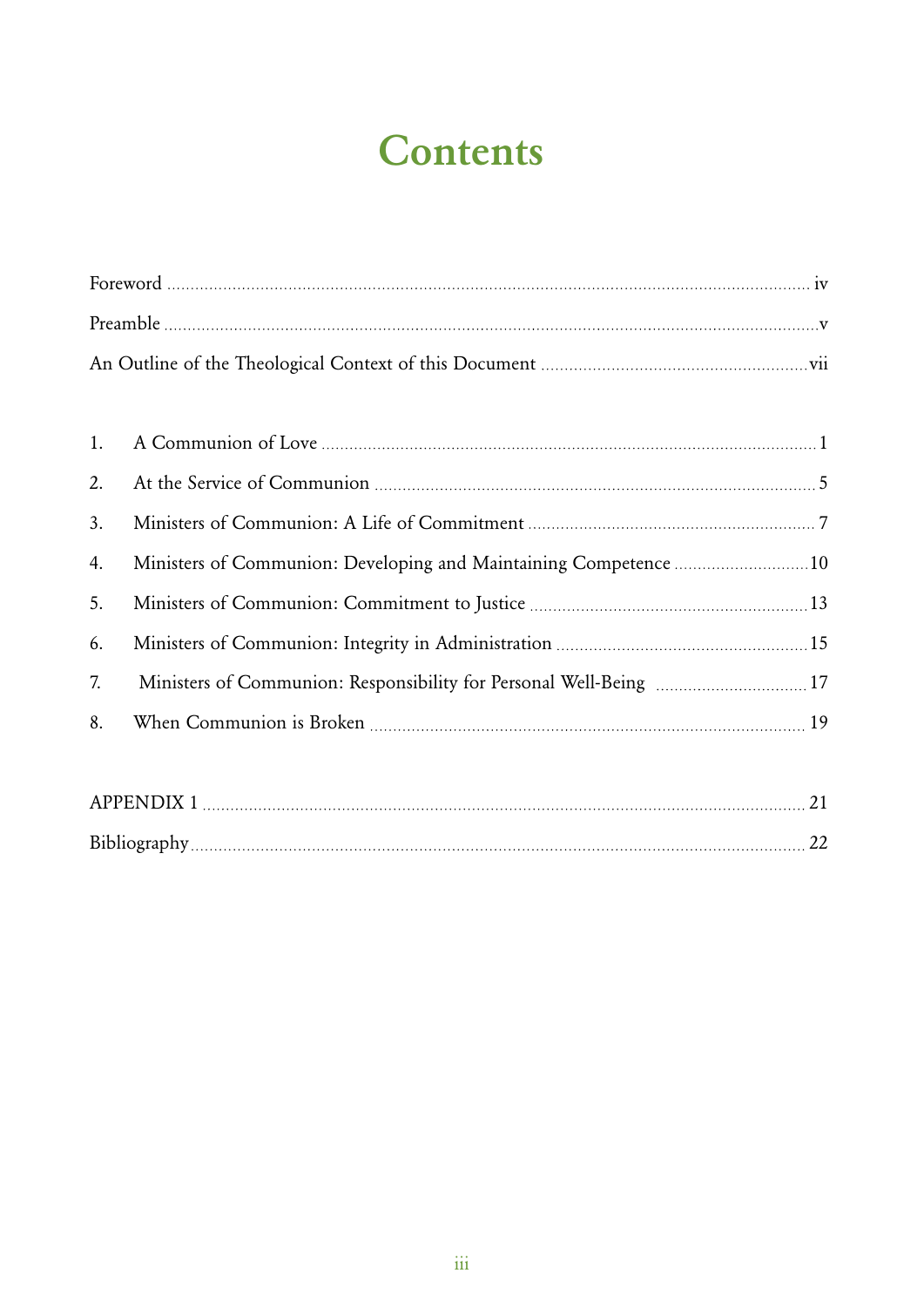# Foreword

Conscious of the privilege it is for clergy and religious to be called to minister among the People of God, the committee members appointed to revise *Integrity in Ministry* hope that this new edition of the document will serve to renew and enhance the ministry of deacons, priests and religious throughout the Catholic Church in Australia.

A code of conduct formulated for any profession aims to breathe freedom and energy into practitioners of that particular profession as they interact with the people who come to them seeking to benefit from their expertise. A code of conduct is not intended to restrict or stifle the conduct of those professionals to whom it applies. Rather, it is a set of behavioural standards to ensure that professionals themselves preserve their own dignity and respect the human dignity of all to whom they relate in the exercise of their profession.

*Integrity in Ministry* has been compiled to serve as a resource for those preparing for ministry in the Catholic Church and as a code of conduct and guide for reflection for those already involved in ministry. It sets out behaviour for clergy and religious to integrate into their day-to-day ministry and serves as a check-list against which they can review the quality of the ministerial activities in which they engage. It is likewise a valuable resource for those whose particular ministry is the formation of men and women preparing for ministry.

Church ministers are not exempt from the inadequacies and failures to be found among other professions. Religious and clergy sometimes fall short of the behavioural standards they set for themselves. Chapter 8 of *Integrity in Ministry*, entitled *When Communion is Broken*, outlines procedures to be followed when a serious breach of the code of conduct is brought to the notice of a Church Authority. As part of the process of dealing with the misconduct, Bishops and Congregational Leaders are to seek advice from the same Consultative Panel established under the guidelines of *Towards Healing*.

The Revision Committee is grateful to all who provided critical and constructive comment on various aspects of the previous edition of *Integrity in Ministry*. Such comment has been invaluable to the Committee as it has gone about its work of shaping this new edition of the document.

The Australian Catholic Bishops Conference and the Australian Conference of Leaders of Religious Institutes have jointly agreed that this revised edition of *Integrity in Ministry* shall take effect immediately and will apply to all clergy and religious in ministry until the next planned revision scheduled for the latter part of 2010. May it be an instrument that facilitates faithful and effective collaborative ministry among the People of God throughout Australia.

Archbishop Philip Wilson DD JCL Co-Chair National Committee for Professional Standards Br Michael Hill fms Co-Chair National Committee for Professional Standards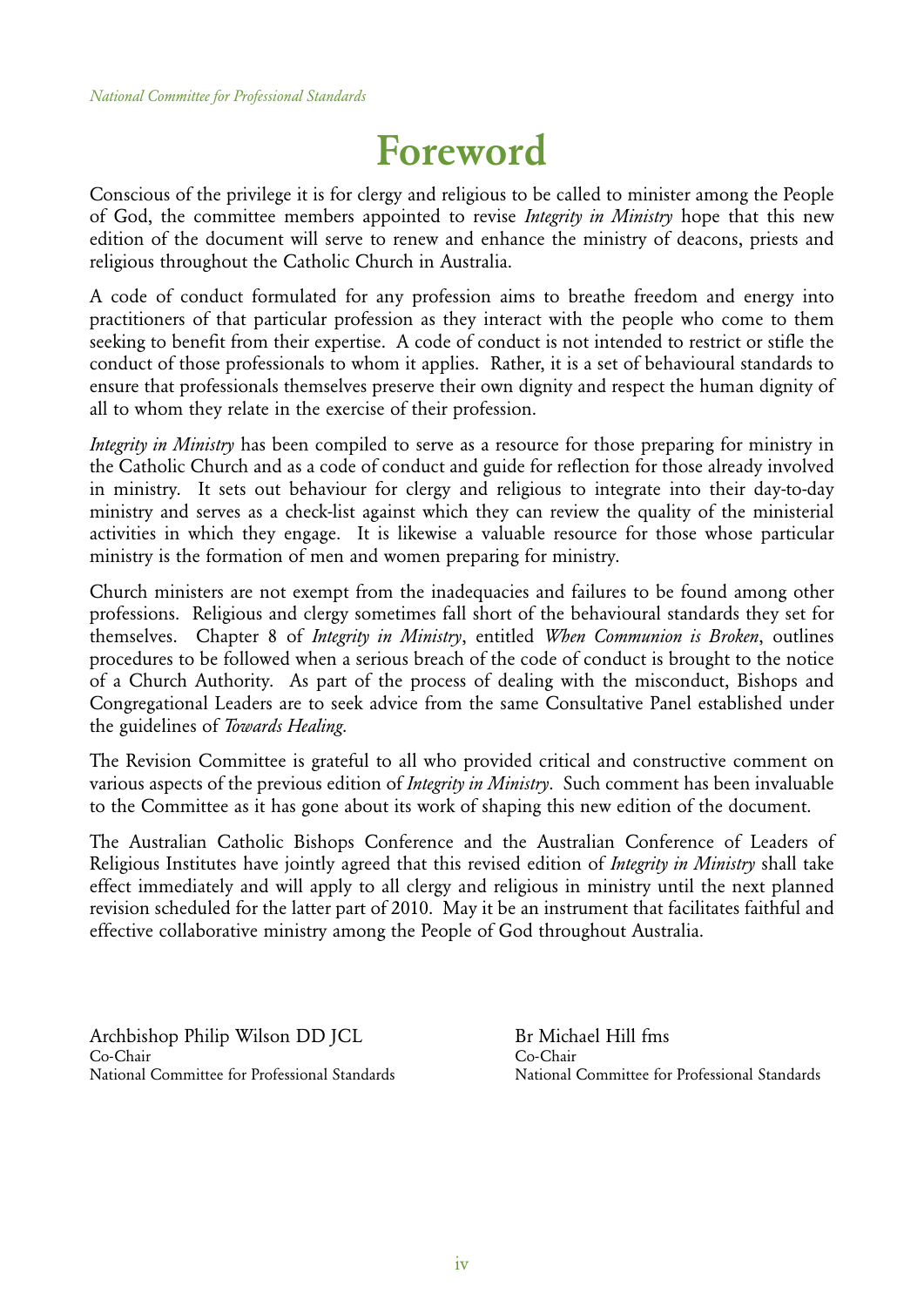# Preamble

For whom is this document intended? Integrity in Ministry is a code of conduct for clergy and religious engaged in Ministry on behalf of the Catholic Church in Australia. It has been written for the guidance of those in Ministry and for the information of those people with and among whom clergy and religious exercise their Ministry. The values inherent in this document apply also to lay people who have been engaged to carry out formal ministries in the Catholic Church.

Note: Throughout the document bishops and leaders of religious institutes are included in references to clergy and religious.

The ecclesiology of Vatican II provides the framework from which principles for pastoral practice and religious life are drawn in this document. After each principle an illustrative list of behavioural standards is suggested. The commitment to provide a positive and holistic context for standards prevents this document appearing simply as a list of forbidden behaviours. It also means that behaviours that support good health or spiritual growth are found on the same page as those that guard against acts of professional misconduct. Various behaviours will call for different degrees of compliance. Responses to non-compliance will also vary widely, from loving support, to formal and even legal procedures depending on the nature and severity of the particular issue.

While acknowledging fully the harm caused by the misconduct of some clergy and religious, this document begins from the recognition that the majority of those professed or ordained for service in the Church live in a committed effort to follow and serve the mission of the Church faithfully.

The aim of this document is to support Australian religious and clergy and others who work or minister on behalf of the church in their effort to live dedicated and committed lives. It seeks to offer them an ecclesial context for measuring their behaviours as witnesses and ministers of the Church's mission. While conscious of the need to protect against harm, its goal is to provide positive guidelines both for healthy lives among clergy and religious, and for the highest standards of pastoral practice.

The objectives of this document are:

- ◆ to offer a theology of Church as the context for shaping and measuring behavioural standards for religious and clergy;
	- ◆ to encourage clergy and religious in their vocation as witnesses and ministers of the reign of God through lives of respect, service, integrity and selfless love;
	- ◆ to support clergy and religious in their efforts to care for themselves and one another;

#### Context

Aim

**Objectives**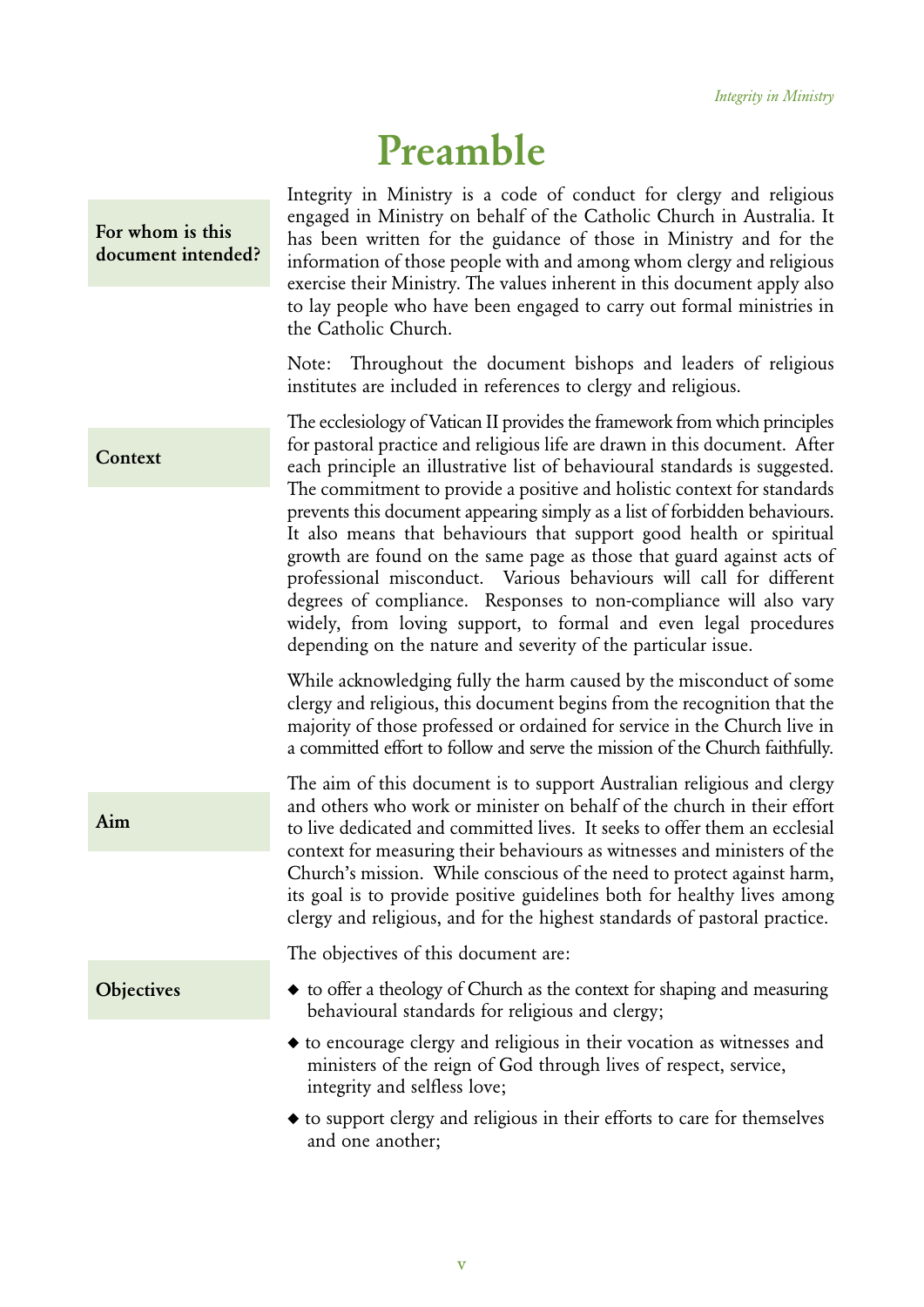- ◆ to support religious and clergy in their efforts to be visibly accountable as witnesses and ministers of the Church's mission;
- ◆ to support clergy and religious in their concern to protect children and adults from all abuses of power, including sexual abuse and harassment;
- ◆ to support the Church in responding to instances of sexual abuse and professional misconduct, in the best interests of those who have been harmed, the wider community, and the offender.
- ◆ A brief outline of the theological background to the document is offered on the following page.
- ◆ Each chapter of the document begins with a summary of the ecclesial vision relevant to its particular topic, signified by italic script.
- ◆ A number of principles that flow from that vision relevant to the life and ministry of clergy and religious are then outlined, signified by bold print.
- ◆ Below each principle an illustrative list of behavioural standards is provided. The list is not intended to be exhaustive, but to suggest a number of key behavioural standards that follow from the principle. As already noted, standards range from those that promote good health, through those that support the highest levels of pastoral practice, to those that guard against professional misconduct. The degree of compliance required, and the nature of the response to non-compliance, will vary from standard to standard.
- ◆ Behaviours necessary to safeguard integrity and clarity around issues of sexual and professional boundaries are signified by a shaded background. These call for a high degree of compliance.
- ◆ The final chapter offers some guidance for responding to instances of non-compliance.
- ◆ In view of the frequent changes to legislation which relates to *Integrity in Ministry*, the National Committee for Professional Standards has decided not to list all the relevant legislation in force in the various jurisdictions throughout Australia. However, the Committee reminds those to whom *Integrity in Ministry* applies of their serious obligation to comply with legislation relating to such matters as Privacy, Discrimination, Harassment and the Protection of Children. It is incumbent on clergy and religious to familiarize themselves with the relevant legislation and to abide by such legislation.

Structure

Legislation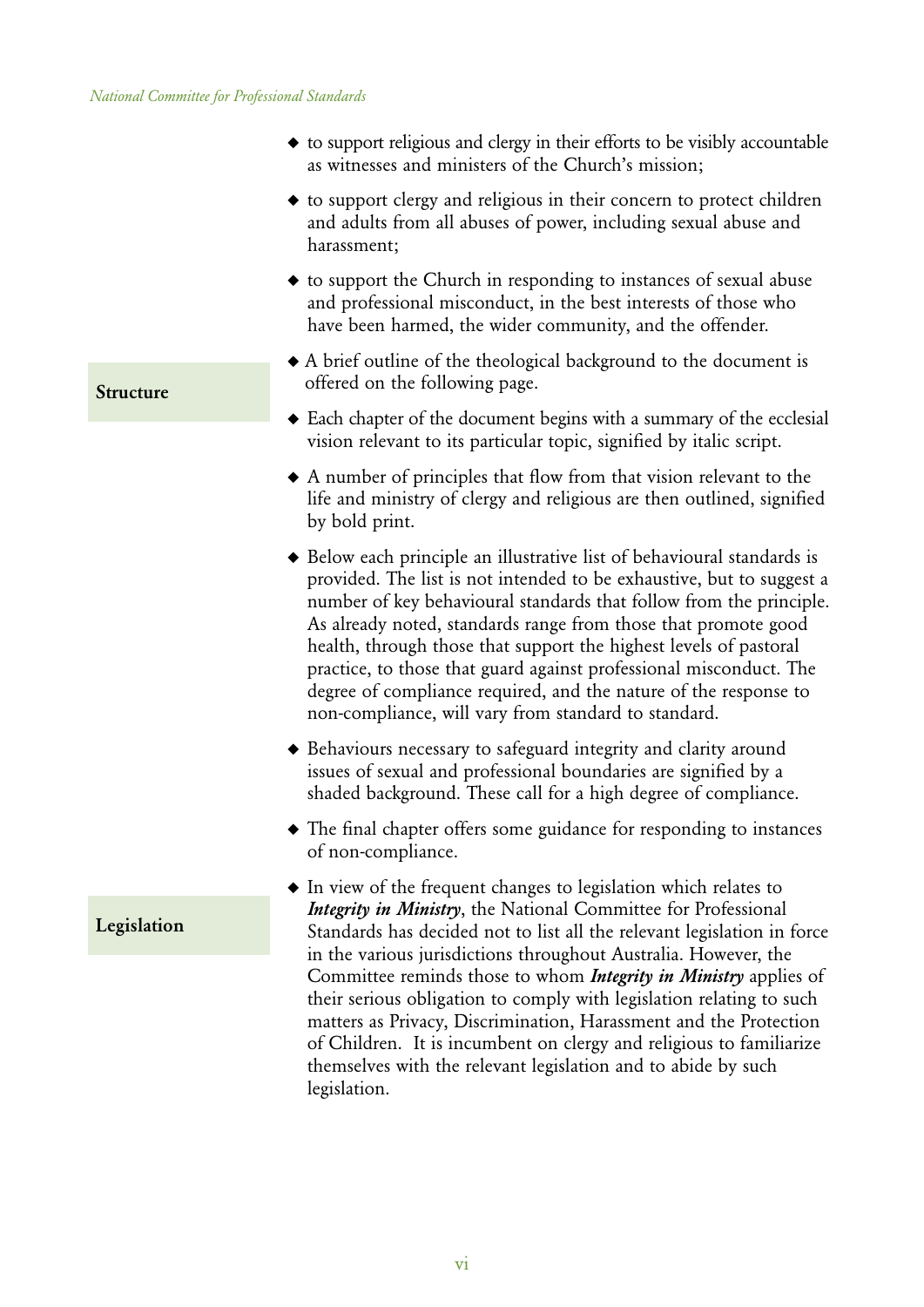# An Outline of the Theological Context of this Document

#### Theology of Communion

*Integrity in Ministry* has been written on the foundation of a theology of communion. It is an understanding of the Church and its mission that has its origins in Jesus' life and teaching, which consciously directed the life of the Church in its first ten centuries, and has been reemphasized in the teaching of Vatican II.

This notion, so central to the life of the Church, shapes the lives of all the baptised, and offers a reference by which the ways clergy and religious live and minister may be evaluated.

In *Integrity in Ministry* the word 'communion' is always used to translate the Latin word *communio*, or the Greek word *koinonia.*

Throughout the first millennium the concept of communion held a central place in the Church: the development of the Christian Scriptures, creeds and doctrine all served to establish and safeguard communion. Communion between various local churches, under the care of the Church of Rome, was signified and celebrated by mutual admission to Eucharistic communion. Vatican II has shown how communion can contribute to the Church's self understanding in the modern world.

How can such a large and significant notion be simply defined? At its broadest level it refers to God's plan for the whole of creation. God 'missions' the Son and the Spirit into the world to heal the wounds of sin and division. The world God wants is a world where all brokenness is mended, where all divisions are reconciled, where *shalom* (unity and peace) prevail throughout creation, and every human person is loved, respected and honoured as a son or daughter of God. Creation itself awaits its "share in the glorious freedom of the children of God."1 On that day when God's plan is fulfilled to "bring all things together under Christ"<sup>2</sup>, the whole of creation will share in God's own life as a perfect communion in love.

Through the Church Christ's mission in the world is continued in two particular ways. Firstly, each day the members of the Church seek to live a life of communion in love as completely as they are able and at the Eucharist share sacramentally in the perfect communion of the Father with the Son and the Holy Spirit. Secondly, the members of the Church live a service of love in the world to build communion and *shalom* among men, women and children everywhere.

The Church is to be a "sign of unity, and an instrument of God's peace."

It could be said that the mission of the Church, its nature and its way of life are one: a communion of love committed to the love of God, humanity and God's creation, and to the healing of all hurt and division.

The lives and actions of all the baptised, and particularly clergy and religious who hold positions of leadership and trust in the Church, are to be evaluated in the light of this understanding of the Church's nature and mission.

<sup>1</sup> Romans 8:21

<sup>2</sup> Ephesians 1:10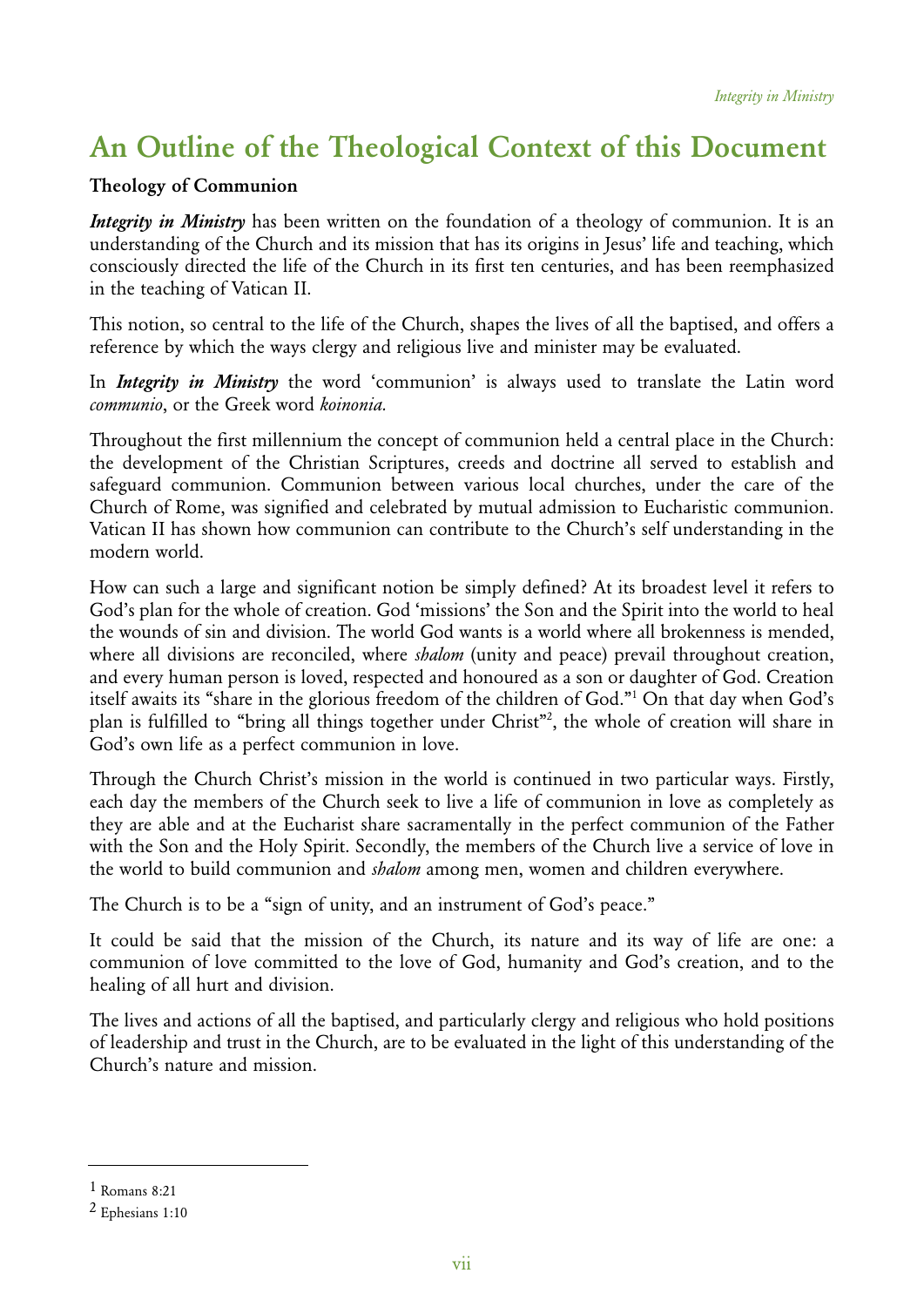When clergy and religious live and minister in ways that contribute to the healing of creation, and to the love, honour and respect due to all God's children, they honour their vocation and build up the communion of the Church.

When clergy and religious live and minister in ways that contribute to the brokenness of the world, and damage the love, honour and respect due to all God's children, they dishonour their vocation and fracture the communion of the Church. In those moments communion is broken and needs to be restored.

Communion lies at the heart of Jesus' mission and his understanding of the reign of God. The first words spoken by Jesus in the gospel of Mark are these: *'The time is fulfilled and the kingdom of God is close at hand. Repent and believe the gospel'.*<sup>3</sup> In the description of the day that follows Jesus gathers disciples to share his mission, proclaims the word of God, heals men and women of physical and spiritual illness, and spends time in prayer. The day models life under the reign of God, where women and men are healed and gathered together in a communion of faith, hope and love.

Luke begins Jesus' public ministry with the quote from Isaiah: 'The Spirit of the Lord is upon me, for he has anointed me to bring good news to the afflicted. He has sent me to proclaim liberty to captives, sight to the blind, to let the oppressed go free, to proclaim a year of favour from the Lord.'4

Throughout Luke's gospel Jesus reveals the meaning of God's rule when he heals, mends, reconciles, teaches, forgives and restores life to the men and women of his time. The 'kingdom of God is among us<sup>35</sup> when women and men are restored to communion with one another and with God.

The Acts of the Apostles shows the Church continuing the mission of Jesus and the Spirit by becoming both a sign and an instrument of God's rule of love in the world. The Church brings good news, proclaims liberty, ministers healing and announces God's favour.

It is a mission that transforms the ordinary values of the world. It grows slowly, from small beginnings, often unnoticed but always carried forward by the powerful Spirit of God. <sup>6</sup> Its foundation is love: *'You must love the Lord your God with all your heart, with all your soul, and with all your mind'; 'You must love your neighbour as yourself.'*<sup>7</sup> In fact the mission to live the reign of God is a commitment to a way of love. *'I give you a new commandment; love one another; you must love one another just as I have loved you. It is by your love for one another that everyone will recognise you as my disciples.'* <sup>8</sup>

When the Spirit of love rules in the hearts of the men and women of the Church they are not just formed as a human community but they share in the communion of God's own life as Trinity: *'May they all be one, just as, Father, you are in me and I am in you, so that they also may be in us...'9* St. Paul speaks of this as the great mystery of God's plan*, 'that he would bring everything together under Christ as head, everything in the heavens and everything on earth.'* <sup>10</sup>

- 5 cf., Matt 12:28.
- 6 cf., Matt, chp 13.
- 7 Luke 10:27f.
- 8 John 13:34f.
- 9 John 17.21.
- 10 Eph 1:10.

<sup>3</sup> Mark 1:14f.

<sup>4</sup> Luke 4:18f.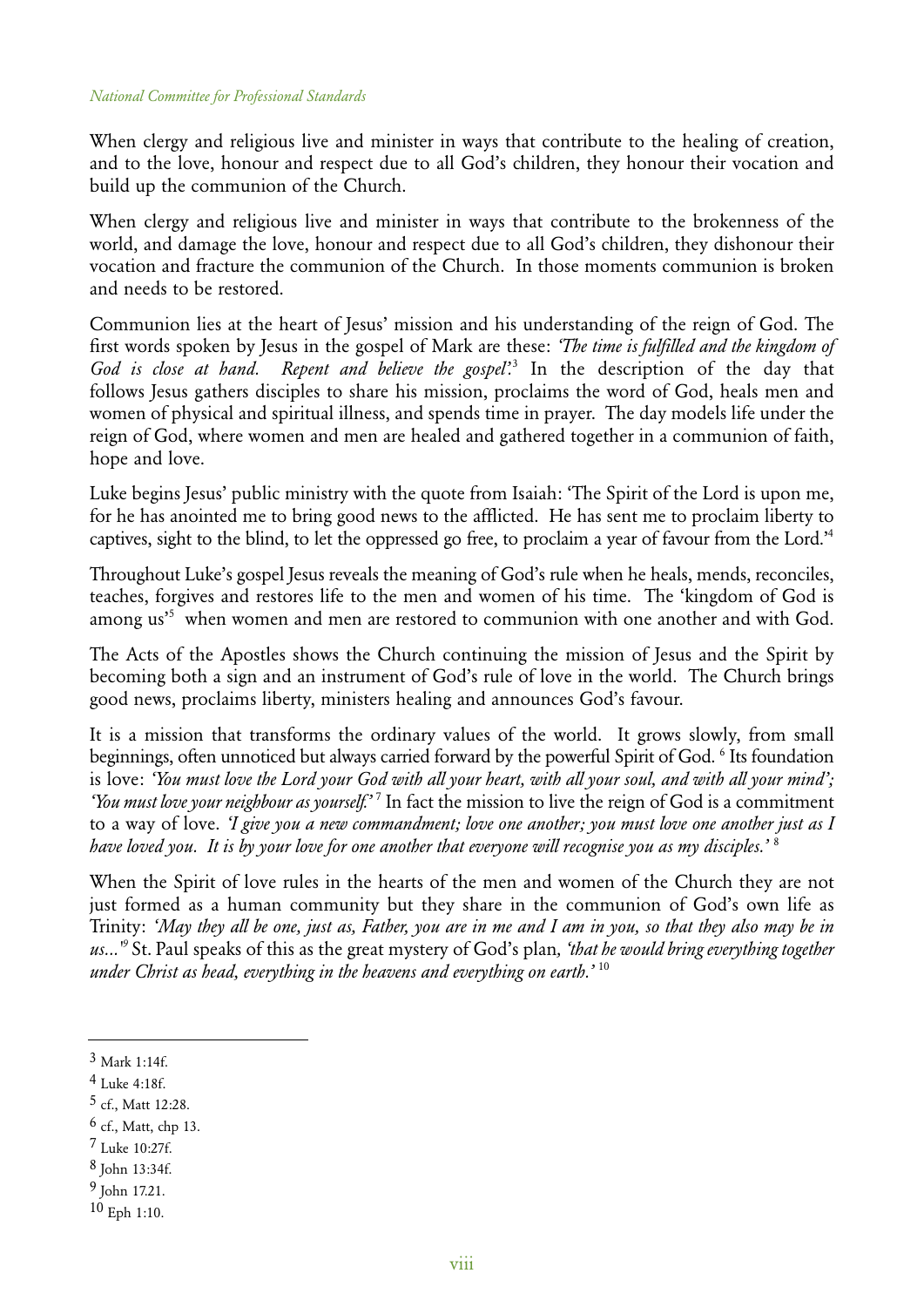There is no division here between the mission of the Church and its way of life. It is a communion of love, committed in love to the mending of divisions, the healing of wounds, the praise of God, and the celebration of faith, hope and love. The relationships between the women and men of the Church, and their relationships with the world, are in this sense the very mission of the Church. Out of love we desire the deepest well being of one another.

We commit ourselves to relationships that embody respect, love and service: *'You know that among the gentiles the rulers lord it over them, and the great men make their authority felt. Among you this is not to happen. No; anyone who wants to become great among you must be your servant, and anyone who wants to be first among you must be your slave…' 11*

The Church, by its life, mission, relationships and worship, strives to be a sign and an instrument of the communion that is God's plan for creation.

<sup>11</sup> Matt 20:25-27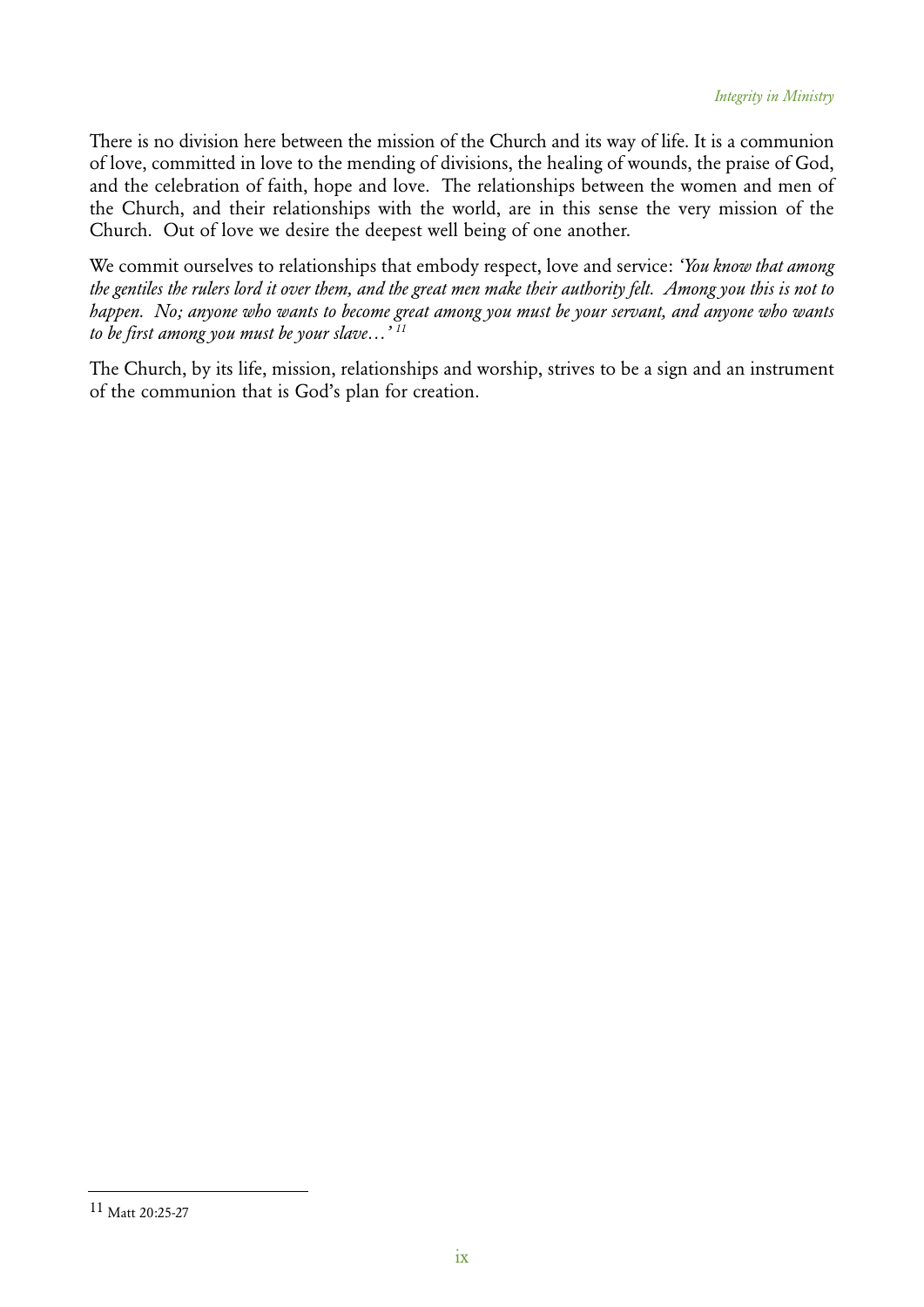### 1. A Communion of Love

*By daily acts that often surprised his contemporaries, Jesus made God's love for every human person very clear. He made a special effort to make it clear in the case of those who might have doubted it the most: the poor, the*  vulnerable, the sick, the young and those publicly regarded as sinners. He showed to them in particular that *they were invited into the communion of God's love. For this reason the Church also, in all of its actions, makes clear the dignity and value of every human person, especially those most vulnerable. The Church is committed to protect and respect the rights of all persons, among them children, youth, members of cultural and ethnic minorities and all whose rights and dignity are devalued or at risk.* 

*Clergy and religious, because of their particular ministries, have a responsibility to protect, honour and advance the dignity of every human person. They are often welcomed into the lives of people at sensitive and important moments, when people are more than usually vulnerable. Their relationships with people in these moments are guided by a spirit of love, sensitivity and personal disinterest that has the well being of the other as its foundation. Sometimes the desire for personal relationship or nourishment will be set aside for the sake of a greater love.*

*Care for others is expressed in many ways: words, silence, presence and touch all might convey love and solidarity. The area of physical touch calls for great sensitivity. Throughout his life Jesus held, embraced, reached towards and laid hands on those he loved. God is pictured as holding people against a cheek or in the palm of a hand, and nursing them within folded arms. Touch can communicate healing, love and respect. Touch may also be ambiguous, confusing, even threatening to those who are vulnerable. It can be used as a means of control, harassment or abuse. The use of touch in pastoral relationships needs to be guided by prudent judgment that has the deepest well being of the other as its basis.*

#### 1.1 In their lives and ministries clergy and religious witness God's love for every human person by sensitivity, reverence and respect in their relationships.

Among the behavioural standards that follow from this principle are:

- ◆ treating all to whom one provides pastoral support with respect and courtesy;
- ◆ actively avoiding all forms of harmful discrimination;
- ◆ honouring the equality of women, men and children;
- ◆ resolving disputes through respectful dialogue, negotiation and/or professional mediation.

To safeguard integrity, and to preserve clarity of sexual and professional boundaries with regard to this principle, it is essential that clergy and religious:

 ◆ avoid any behaviour that could reasonably be interpreted as harassment;

Harassment encompasses a broad range of behaviours, including but not limited to: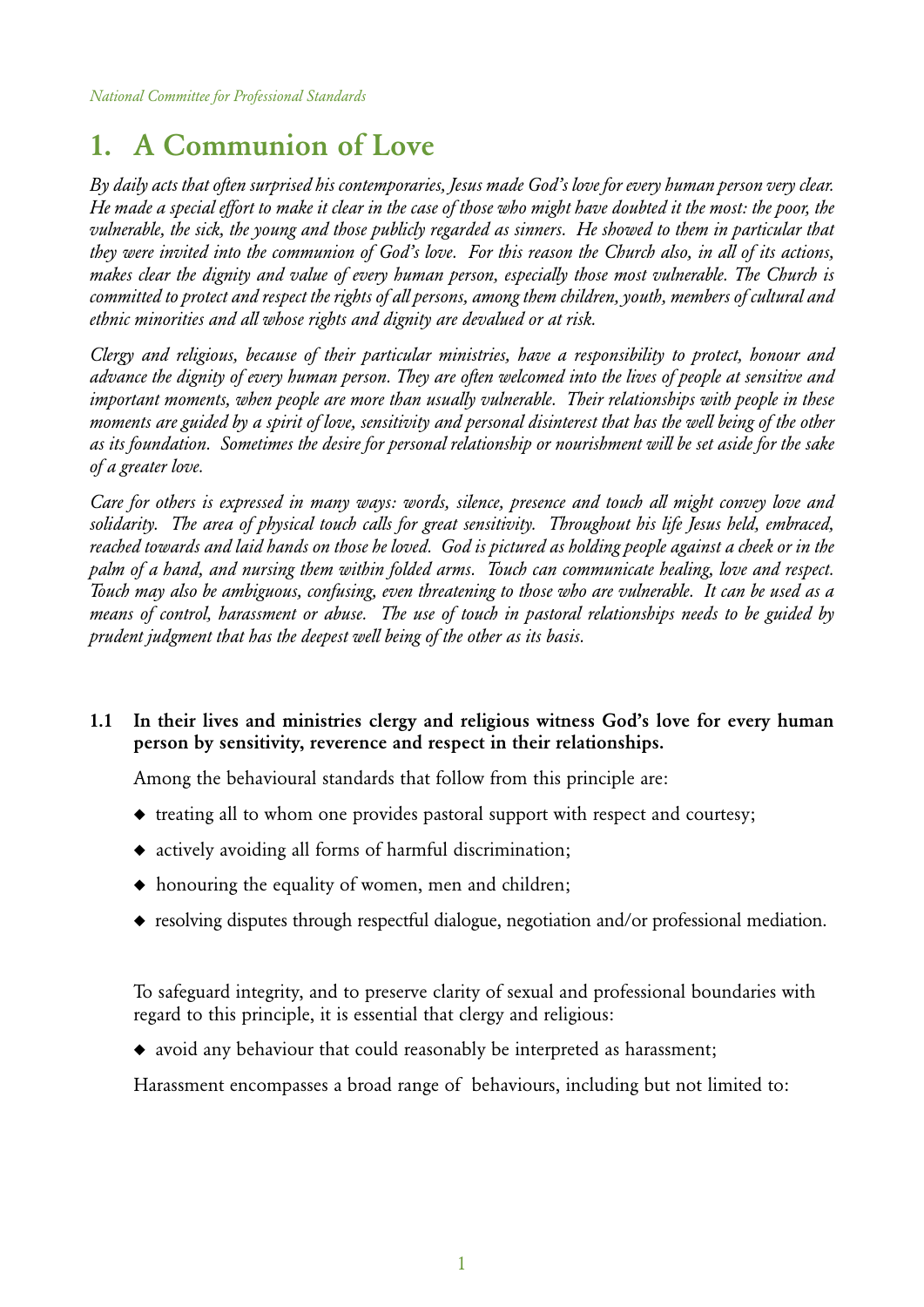- physical, verbal, written or psychological abuse
- bullying
- racial and religious insults
- derogatory ethnic slurs
- unwelcome touching and inappropriate behaviour
- sexual jokes and comments
- requests for sexual favours
- display of pornographic materials.

Harassment can occur as a result of a single incident or a pattern of behaviour where the purpose or effect is to create a hostile, offensive humiliating or intimidating environment.

#### 1.2 Clergy and religious witness to the inclusive embrace of God's love.

Among the behavioural standards that follow from this principle are:

- ◆ reaching out to all people, especially those who feel alienated from or marginalised within the Catholic Community;
- ◆ being sensitive to the diverse forms of spirituality and theology in the Church;
- ◆ responding sensitively to the issues that arise when different cultures meet, and respectfully welcoming minorities; 12
- ◆ encouraging inter church and inter faith dialogue.

#### 1.3 Religious and clergy witness and minister God's nurturing love for every person.

- ◆ behaving in ways that nurture the growth and vocation of all;
- ◆ behaving and speaking in ways that indicate a respect for the role and function of all;
- ◆ working in ways that respect different charisms, spiritualities, qualifications and ministries:<sup>13</sup>
- $\bullet$  avoiding every impulse to 'lord it over'<sup>14</sup> those they serve;
- ◆ avoiding the fostering of dependency or subservience by encouraging collaboration and mutual respect.

<sup>12</sup> cf., Vita Consecrata, art.80.

<sup>13</sup> cf. 1 Cor 12:12-27

<sup>14</sup> Matt.20:25ff.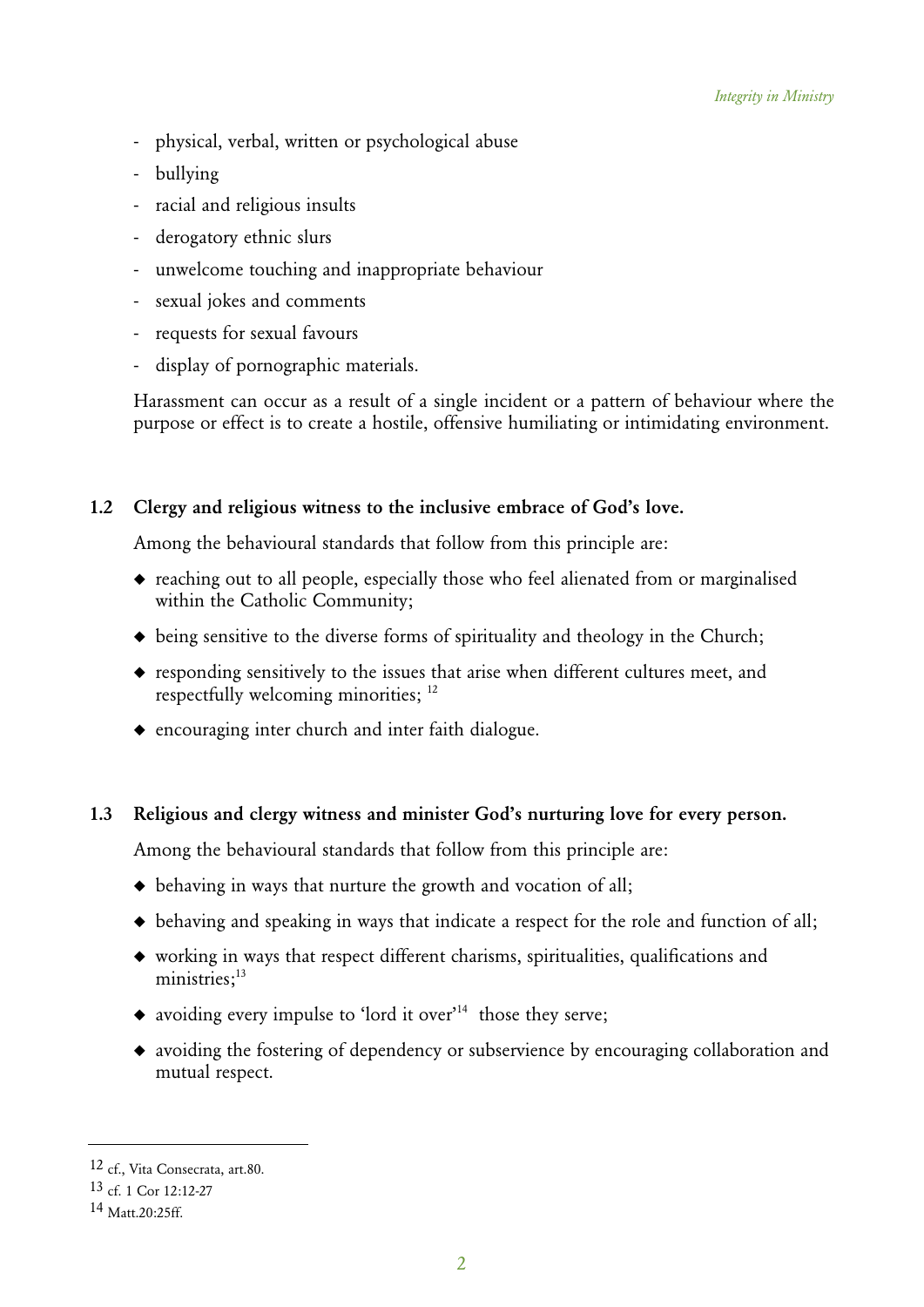#### 1.4 Pastoral love requires that clergy and religious respect the physical and emotional boundaries appropriate to relationships with adults and minors.

Among the behavioural standards that follow from this principle are:

- ◆ exercising sensitivity with regard to the physical and emotional space others require in pastoral encounters;
- ◆ exercising a prudent judgment, that has the well-being of the other as its goal, in initiating and responding to physical contact, such as giving a comforting hug or an affirming touch;
- ◆ providing pastoral ministry only in places that offer a sufficiently safe environment where there is openness and visibility;
- ◆ exercising prudent judgment in the expression of affection and regard, and in the giving of gifts.

 To safeguard integrity, and to preserve clarity of sexual and professional boundaries with regard to this principle, it is essential that clergy and religious:

◆ do not provide pastoral ministry in the sleeping quarters/bedrooms of one's community house or of the presbytery/parish house.

#### 1.5 Religious and clergy witness to God's care for the most vulnerable by their concern for the dignity and safety of children and youth.15

- ◆ avoiding any form of over-familiarity or inappropriate language;
- ◆ ensuring whenever reasonably possible that another adult is present or close by when providing pastoral ministry to a minor;
- ◆ avoiding, whenever reasonably possible, being alone with a minor or group of minors in sleeping, dressing or bathing areas, making sure to exercise prudent judgment and behaviour when another adult cannot be present;
- ◆ familiarising oneself with the causes and signs of child abuse or neglect, the steps to be taken for the protection of children, and the procedures to follow if abuse or neglect is suspected or observed;
- ◆ familiarising oneself with the procedures outlined in the document *Towards Healing.*<sup>16</sup>

<sup>15</sup> John Paul II, *Familiaris Consortio,* 27.

<sup>16</sup> See *Towards Healing: Principles and Procedures in Responding to Complaints of Sexual Abuse Against Personnel of the Catholic Church in Australia (2010)*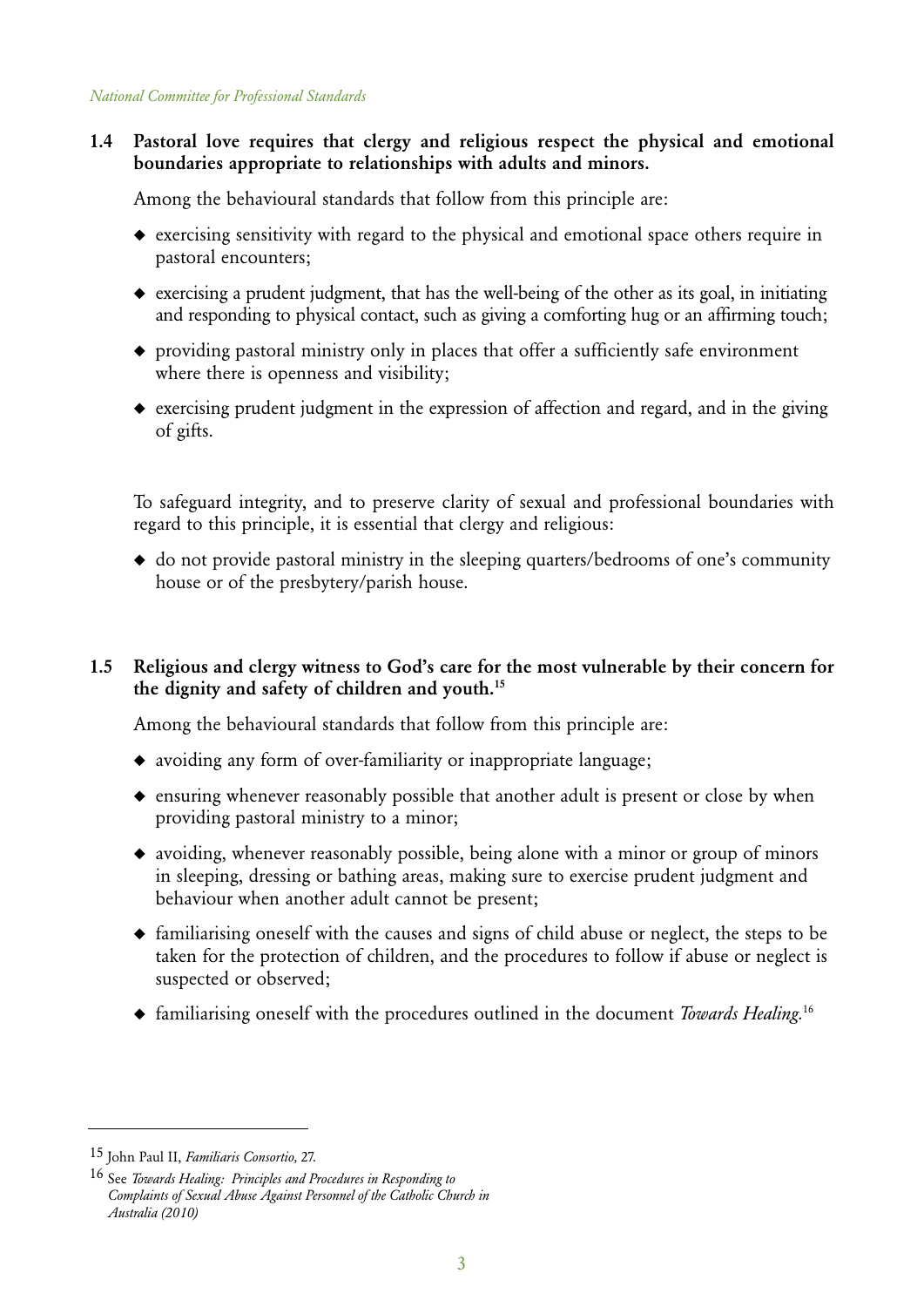To safeguard integrity, and to preserve clarity of sexual and professional boundaries, it isessential that clergy and religious in the exercise of their ministry:

- ◆ behave with due prudence, not staying overnight in the same room as a minor or vulnerable person unless it is impossible to avoid. In that circumstance every provision needs to be made to provide a safe environment, eg the permission of a parent or guardian, and appropriate openness and visibility;
- ◆ never administer corporal punishment;
- ◆ use electronic and print media responsibly;
- ◆ do not supply or serve alcohol or any controlled substance to a minor without the express permission of a parent or guardian.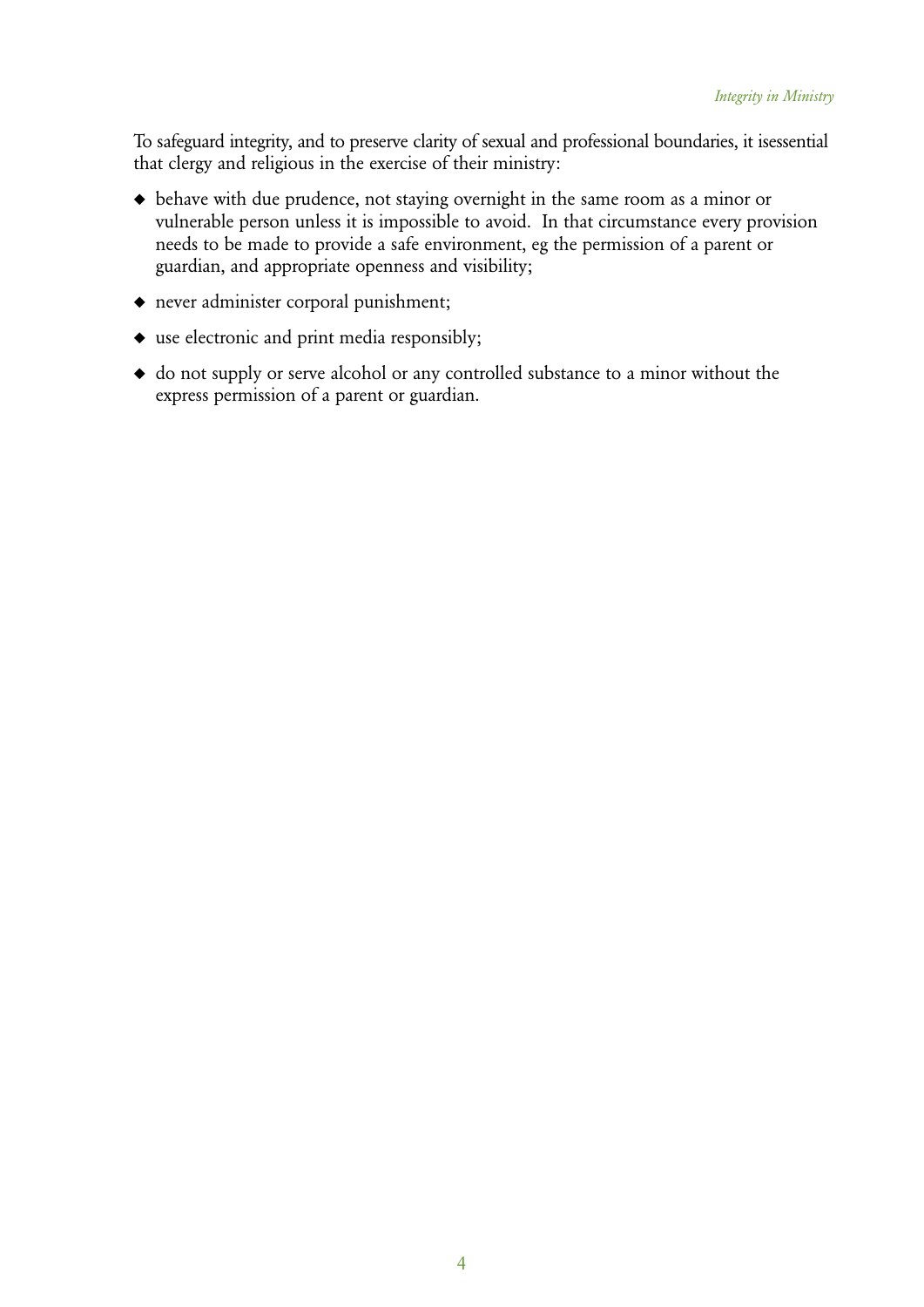### 2. At the Service of Communion

 *Jesus served God's plan by serving the men and women of his time. He came 'as one who serves'17, and he invited those who followed him to do the same, 'washing each other's feet'18 as he had done. His followers would not 'lord it over'19 one another, but each would count themselves least of all for the sake of the others. The lost would be sought, the wounded healed, the sinful forgiven, the walls of division brought down, so that 'all may be one'20 in the communion of love that unites human beings. Religious and clergy witness to that spirit of service by their way of life and by their pastoral conduct.*

2.1 Religious and clergy, among them religious leaders and bishops, are particularly called to witness a spirit of service. Because of the trust they are given and the visibility of their witness and leadership, they are conscious of the unique power and responsibility they have in pastoral relationships.

- ◆ relating to all people in a spirit of humility, reverence and respect, with a commitment to the deepest well being of the other;
- ◆ creating cooperative and harmonious relationships in the communities in which one lives and works;
- ◆ respecting the call to collaborative effort between women and men in accord with the Gospel;
- ◆ encouraging and supporting all members of the community in the fulfillment of their vocations;
- ◆ consulting widely, seeking consensus and providing feedback where possible, before making important decisions;
- ◆ exercising caution in the use of one's status or institutional power, never using these for one's own advantage;
- ◆ taking up leadership and service in a community with respect for the life, customs, history and vision of the persons who already make up that community;
- ◆ seeking opportunities to share decision-making responsibilities;
- ◆ discouraging the development of personality cults centred on oneself;
- ◆ creating environments where others feel confident to offer constructive criticism.

<sup>17</sup> Luke 22:27.

<sup>18</sup> John 13:1-20.

<sup>19</sup> Matt 20:25ff

<sup>20</sup> John 17:21.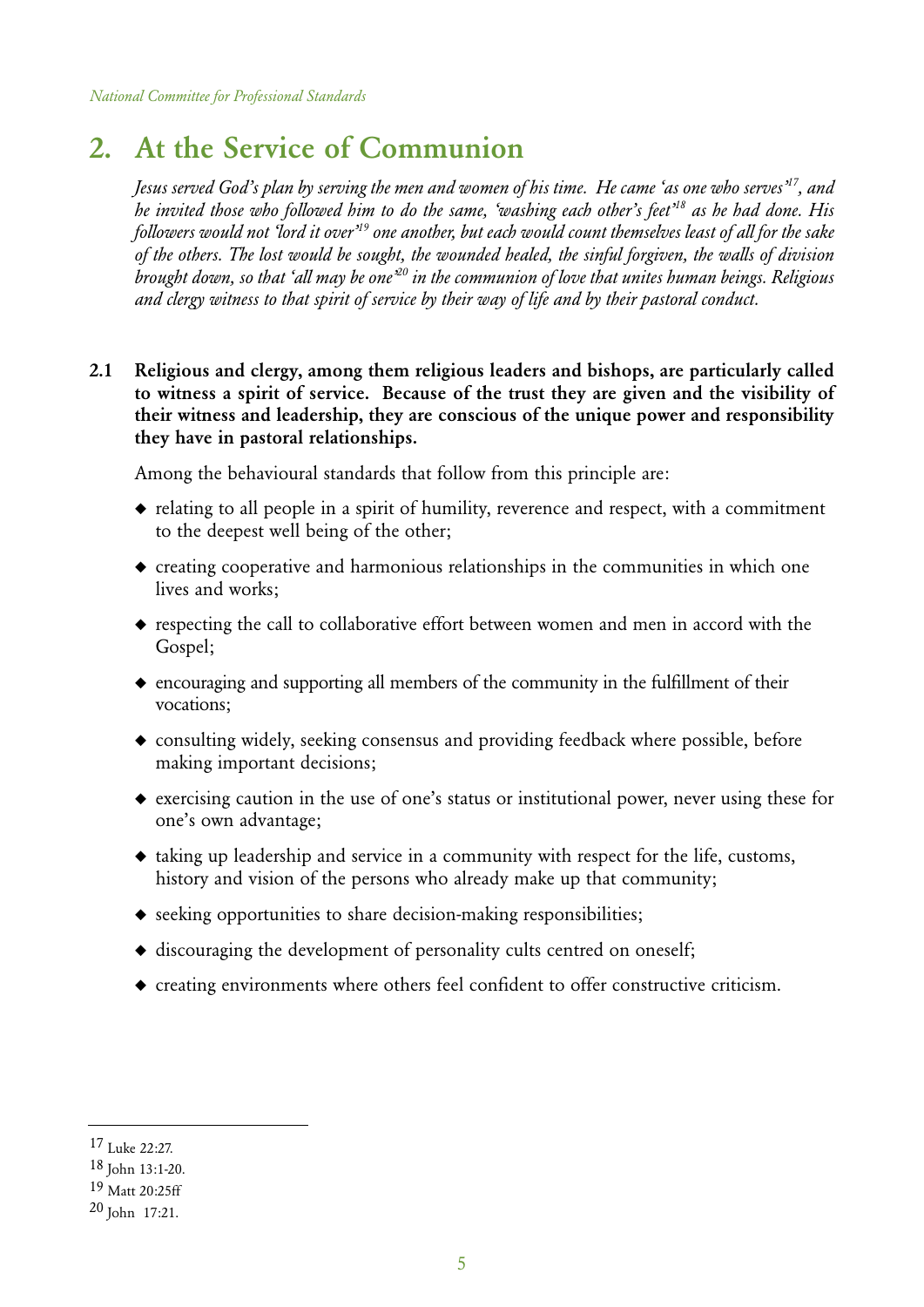2.2 In addition to their own professional development and formation, bishops and leaders of religious institutes are called to a service of support for those clergy and religious towards whom they exercise pastoral care.

Among the behavioural standards that follow from this principle would be the provision of:

- ◆ educative and support structures that assist clergy and religious to achieve the standards set out in this document;
- ◆ opportunities for formation, development and renewal;
- ◆ selection and initial formation processes that support students to address the concerns and issues of *Integrity in Ministry;*
- ◆ clear communication concerning roles, expectations and outcomes;
- ◆ fair and consistent treatment;
- $\bullet$  healthy and safe working and living conditions;
- ◆ open and consultative appointment procedures, which are impartial and in response to the needs of the communion and mission of the Church;
- ◆ personnel management practices based on fairness and equity;
- ◆ appropriate grievance procedures;
- ◆ structures that ensure adequate human and financial support.
- 2.3 Clergy and many religious serve the communion of the Church by ministering or presiding at prayer, sacraments and eucharist. In those moments they are at the service of a community of active and equal persons, seeking to enable the best and fullest expression of the community's prayer, praise and communion with the life of God.<sup>21</sup>

- ◆ preparing for and participating in liturgies and services of prayer, either as president or minister, with reverence, humility and respect for all persons in the community;  $^{22}$
- ◆ supporting and participating in processes that prepare and assist people to celebrate in prayer and sacrament as fully and well as possible;
- ◆ celebrating the sacrament of reconciliation in ways that respect penitents' right to privacy and to a safe environment. This will include providing options for openness and visibility for those who desire them;
- $\bullet$  continuing development of one's knowledge of liturgical norms, theology and practice;
- ◆ preparing carefully, and developing skills for all the occasions in which the word of God is preached or proclaimed; <sup>23</sup>

<sup>21</sup>cf., *Sacrosanctum Concilium, art.14.*

<sup>22</sup>cf., *Directory on the Ministry and Life of Priests, art.47.*

<sup>23</sup>*Code of Canon Law,* Canon 762; 769;279§3.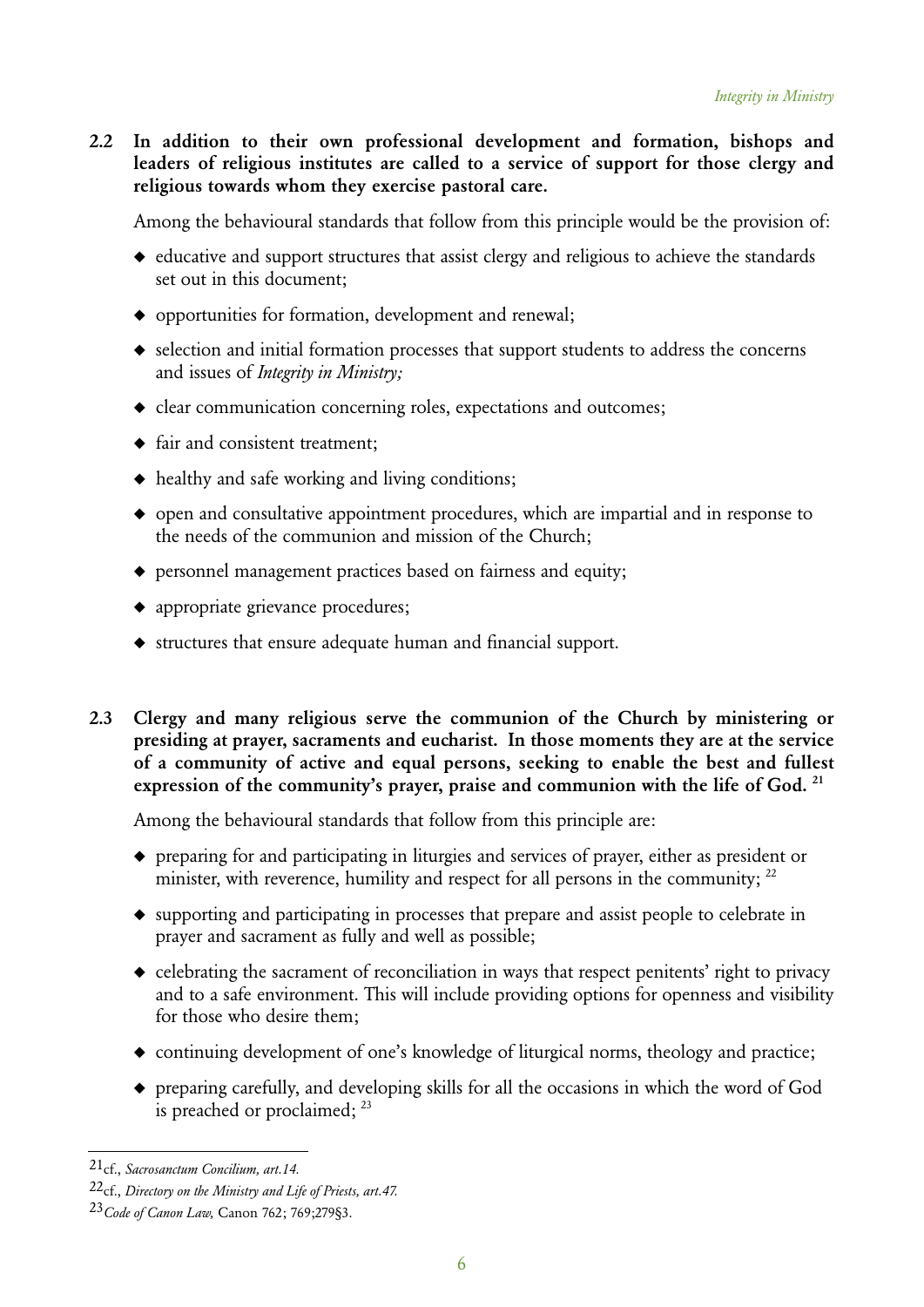# 3. Ministers of Communion: A Life of Commitment

 *Following in Jesus' footsteps, religious and clergy promise their lives to the service of God's plan, to 'reconcile all things to him, everything in heaven and on earth, by making peace through his death on the cross.' 24 They are, by the witness of their way of life and their pastoral work, ministers of communion. This is a vocation and a way of life that continually invites openness, growth, humble reverence and ongoing commitment.*

#### 3.1 Led by the Spirit, religious and clergy continually open themselves in response to a vocation that comes from God and is lived in the midst of the Church and the human community.

Among the behavioural standards that follow from this principle are:

- ◆ faithful commitment to prayer, meditation, spiritual reading, scripture and the celebration of the sacraments;
- ◆ commitment to a life of faith, hope and love;
- ◆ prayerful reflection on, and commitment to, the virtues of poverty, chastity and obedience in ways appropriate to one's way of life;
- ◆ reflection on and commitment to the charism of one's religious community;
- ◆ participation in the process of spiritual direction;
- ◆ the undertaking of annual retreats and ongoing spiritual formation;
- ◆ development of knowledge and understanding of scripture, theology, Church teaching and tradition.25

#### 3.2 As part of their vocational commitment clergy and religious also continue to develop the pastoral and professional skills their ministries require.

- ◆ participation in support processes such as:
	- a specially formed support group
	- an existing support group or programme, such as community meetings, clergy fraternity, or the *Ministry to Priests* programme
	- a one-to-one support relationship with a colleague

<sup>24 1</sup> Col 1:20.

<sup>25</sup> *Code of Canon Law*, Canon 279§1;663§3.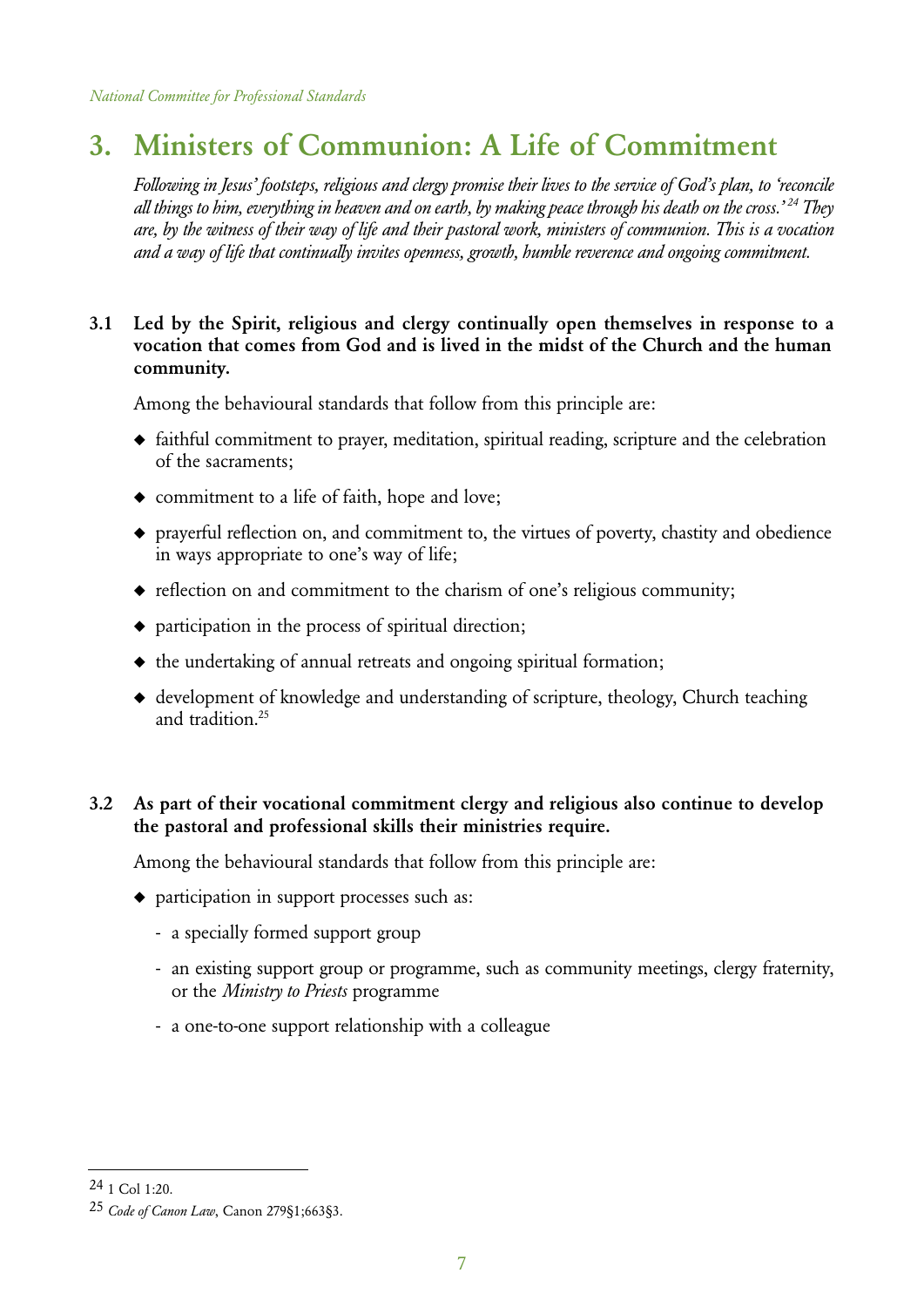- $\bullet$  participation in continuing education programmes;  $^{26}$
- $\bullet$  participation in regular professional supervision;
- $\bullet$  establishing processes to evaluate the quality of one's work, including assessment by one's peers and those one serves;
- ◆ engaging in guided self appraisal;
- $\bullet$  participation in local and national associations of one's peers;  $27$
- ◆ implementing the outcomes of such reflection and evaluations.
- 3.3 It is healthy for religious and clergy to develop relationships beyond those of their pastoral relationships wherever that is possible, so that pastoral relationships do not bear the burden of providing affirmation and affective support to the minister.

Among the behavioural standards that follow from this principle are:

- ◆ the development of a network of supportive peers and friends with whom one has no formal pastoral relationship;
- ◆ cultivation of a sensitivity to the inequalities and risks that might accompany a personal relationship with any person with whom one has or had a pastoral relationship; exercise of similar care with regard to establishing a pastoral relationship with a close friend;
- ◆ ensuring that one's actions serve the well being of the other in the situations described above;
- ◆ reflecting on any such relationships with one's support person or group when that is appropriate, to review how effectively the boundaries between the pastoral and the personal have been maintained.

#### 3.4 Commitment to one's vocation as a minister of communion means that religious and clergy will act with integrity in all their human relationships.

- ◆ establishing relationships that are able to develop and mature within the context of gospel values;
- ◆ establishing and maintaining relationships that are characterised by openness, honesty and integrity;
- ◆ not establishing a relationship through an abuse of power.

<sup>26</sup> *Code of Canon Law,* Canon 279 § 2, *Pastores Dabo Vobis,* Chapter VI; cf *Directory on the Ministry and Life of Priests,* Chapter III; *Vita Consecrata,* art.69.

<sup>27</sup> *Code of Canon Law,* Canon 278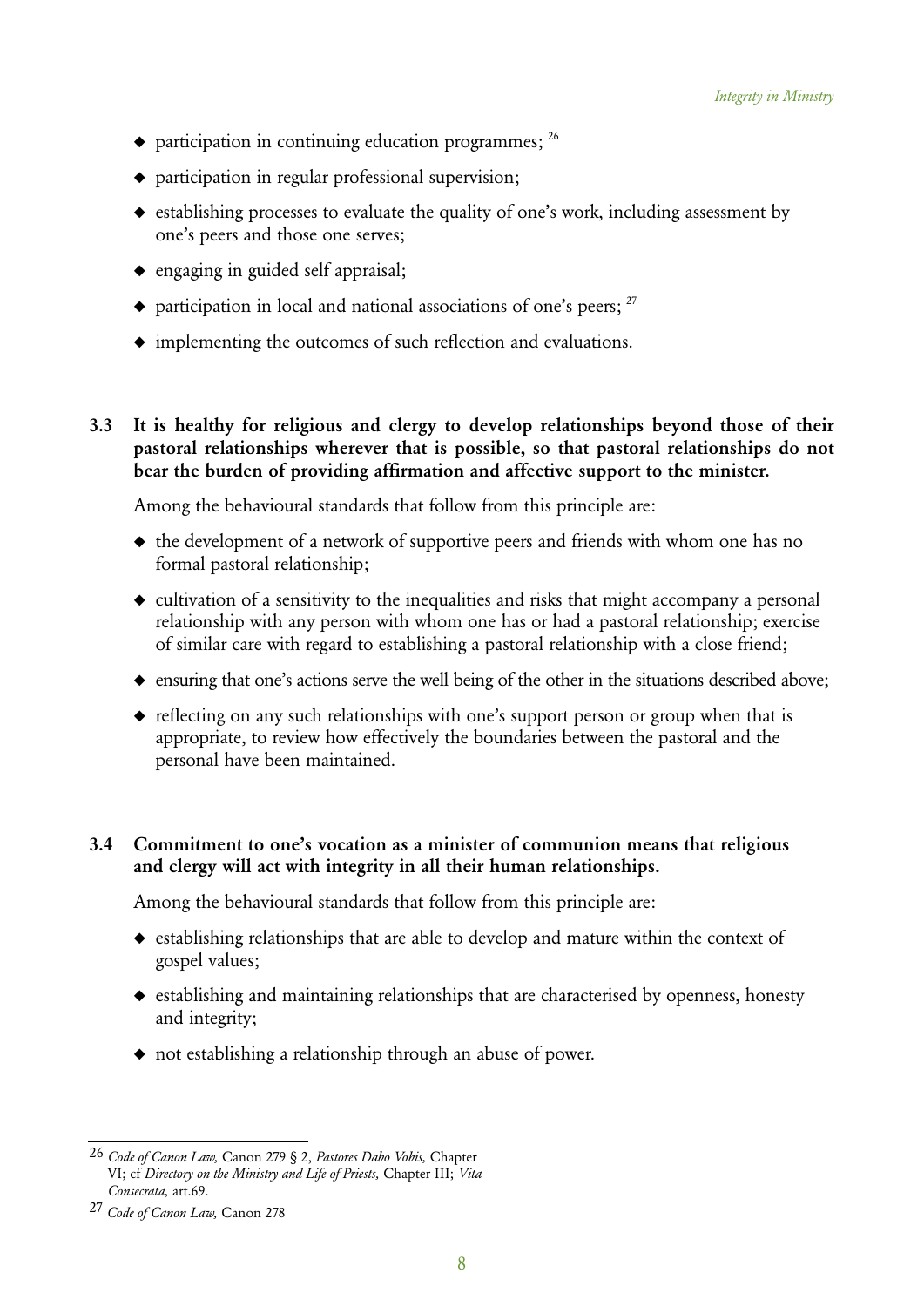3.5 By virtue of their commitment, religious and clergy give witness to a way of life that respects the dignity and worth of everyone they meet in the exercise of their ministry. Consequently, they act with integrity in all their relationships and interactions with others.<sup>28</sup>

Among the behavioural standards that follow from this principle:

- ◆ avoidance of all actions or language that could reasonably be interpreted as sexually provocative;
- ◆ never seeking to initiate sexual behaviour;
- ◆ rejection of any invitation to participate in sexual behaviour;
- ◆ as far as reasonably possible avoidance of situations and relationships that place undue stress on one's ability to remain committed to celibacy.

 These standards also apply to relationships between married clergy and anyone other than their spouses.

<sup>28</sup> Cf.,Presbyterium Ordinis art. 16 & Code of Canon Law, Canon 599 & Perfectae Caritatas article 12.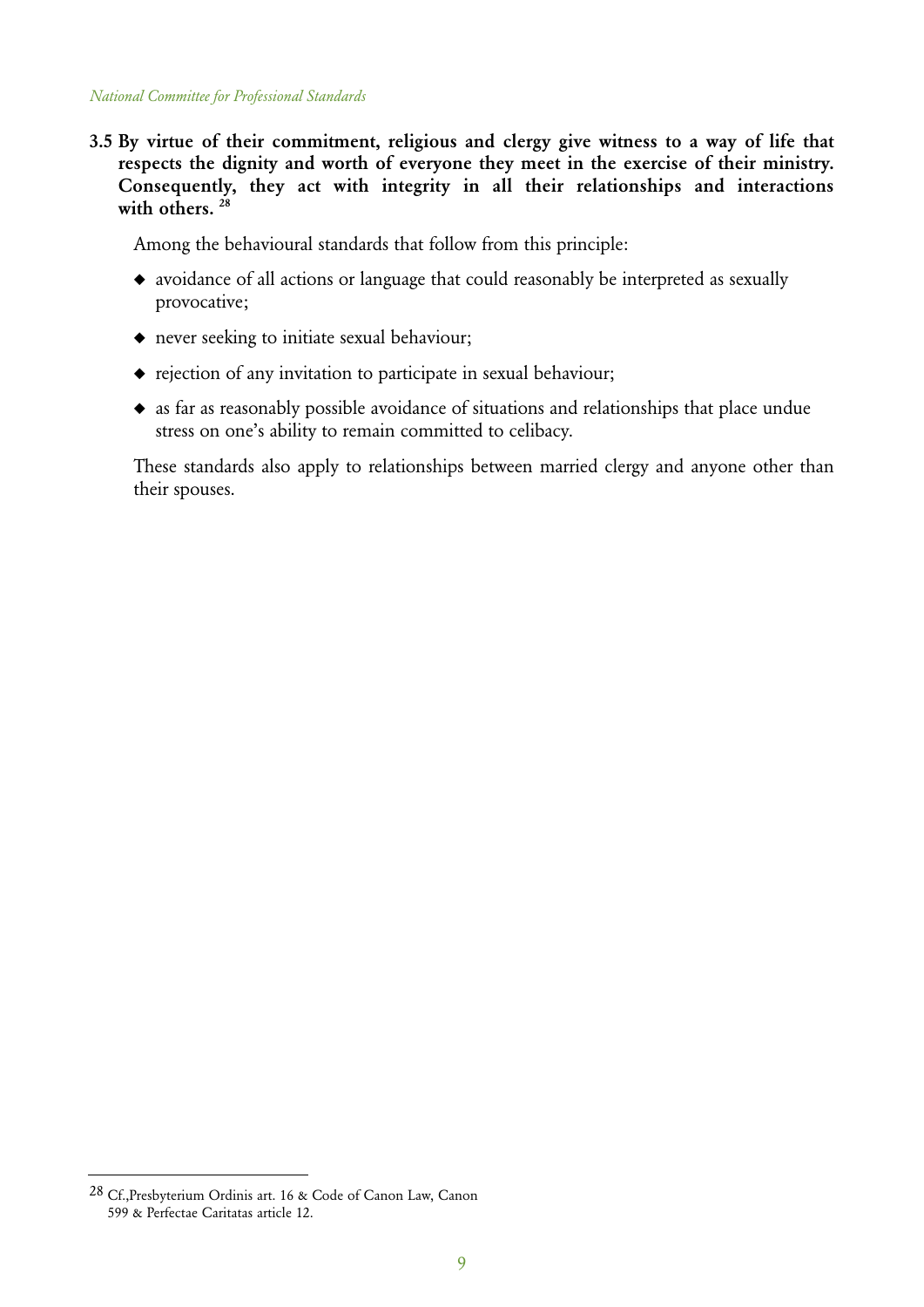# 4. Ministers of Communion: Developing and Maintaining Competence

 *The Spirit leads clergy and religious in various ways into the service of God's reign of love, to witness and to minister the healing and communion God desires for creation. Because of this many people are drawn to them in the hope that their 'grief and anguish' 29 might find healing. They come to the Church's ministers in trust and vulnerability, and are received with a love that has their deepest well-being as its goal.*

 *In addition to love and faith, many of these situations call for the pastoral application of professional skills. 'Professional skills' indicates recognised competence in areas such as psychology, social work, spiritual direction and counselling. In keeping with their vocation, religious and clergy develop and maintain the skills their particular ministry or way of life requires. The demand of love also means that ministers recognise the limitations of their skills, and ensure that those in need have access to the best possible resources and care when their own limit is reached.*

#### 4.1 In response to their vocation clergy and religious are committed to develop and maintain the pastoral skills that their particular ministry or way of life requires.

Among the behavioural standards that follow from this principle are:

- ◆ keeping abreast of literature in the area of pastoral care;
- ◆ attending seminars/inservices related to pastoral care;
- ◆ reflecting regularly on one's pastoral practice with a competent supervisor or colleague;
- ◆ ongoing development of one's knowledge and understanding of Scripture, Church tradition and teaching;
- ◆ remaining updated in the social sciences and disciplines that contribute to pastoral skill.

#### 4.2 Similarly religious and clergy develop and maintain the professional skills their particular ministry or way of life requires.

- ◆ regularly undertaking appropriate professional development;
- ◆ keeping up-to-date with the literature and developments relevant to their ministry;
- ◆ active membership of relevant professional associations.

<sup>29</sup> *Gaudium et Specs,* art 1.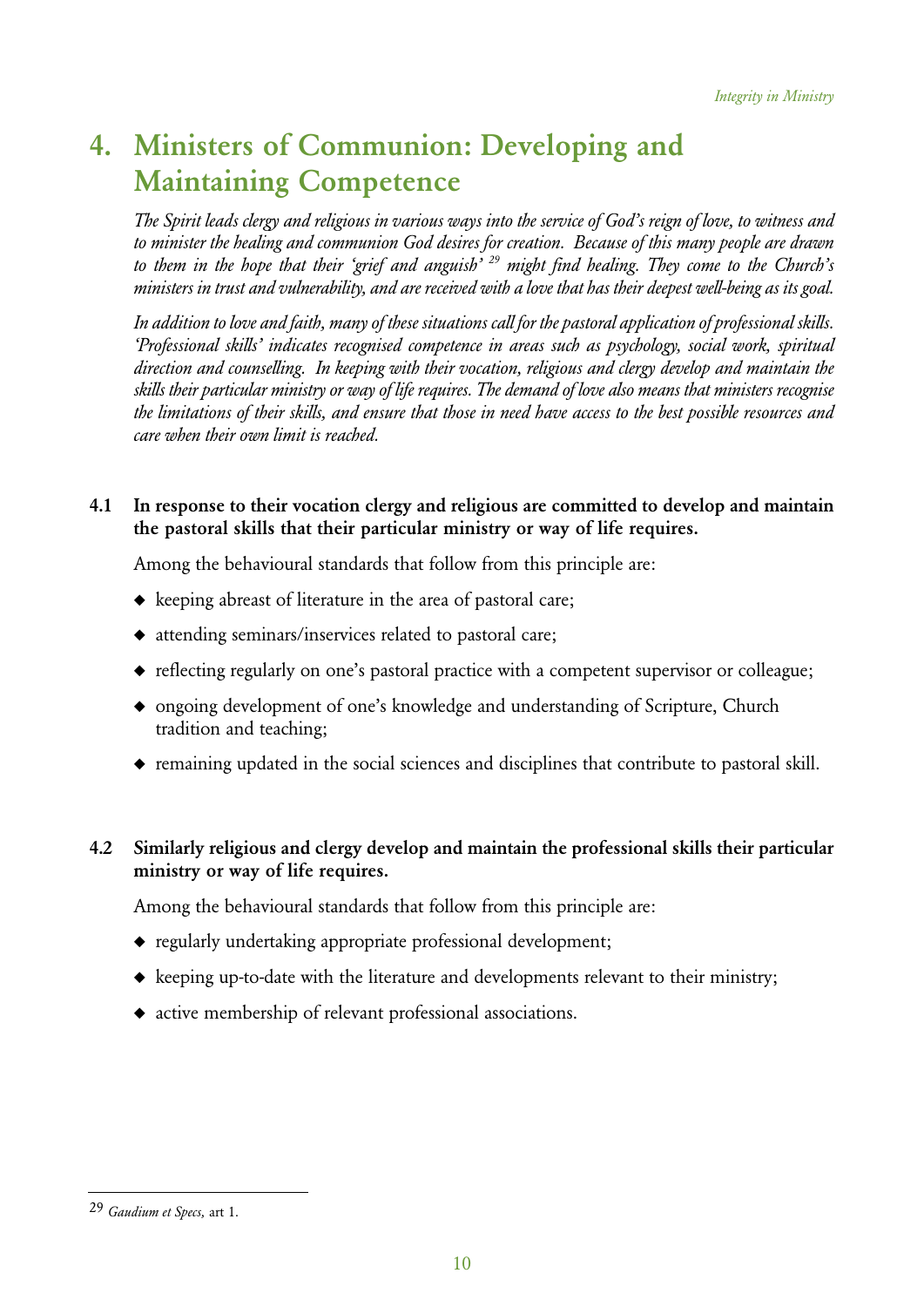4.3 Out of desire for the well-being of those who come to them, religious and clergy recognise the limits of their own skills. While often called upon to give advice, they should offer counselling only when professionally qualified to do so.

Among the behavioural standards that follow from this principle are:

- ◆ clarifying the context, purpose and expectations accompanying a request for spiritual direction, counselling, support or advice;
- ◆ understanding the processes of counselling and spiritual direction, and recognising one's limitations in those areas;
- ◆ maintaining an awareness of the professionals to whom one can refer people with specific needs;
- ◆ assessing the needs of a person who seeks assistance with any complex personal or relationship problem, and then referring the person on to an appropriately qualified professional;
- ◆ not using psychological tools or tests unless accredited and supervised in their use;
- ◆ not acting as a spiritual director or counsellor unless professionally qualified and supervised.
- 4.4 The vocation to serve as ministers of healing means that clergy and religious will be sensitive to the risks accompanying relationships in which professional and personal lines are blurred. In such relationships the well-being of the other, the avoidance of any risk of exploitation, and the maintenance of professional judgment will determine the ministers' decisions.

- ◆ being careful to avoid potential conflicts of interest when called upon to advise family members, employees and close friends; refraining from entering into formal counselling relationships with family members, employees and close friends;
- ◆ avoiding as far as possible close business relationships with persons to whom one is providing intensive and/or one-to-one pastoral ministry;
- ◆ exercising prudent judgment before ministering in a situation where a conflict of interest may arise, e.g. when offering counselling, advice or spiritual direction to more than one person from the same family;
- ◆ exercising prudent judgment in the giving and receiving of gifts;
- ◆ keeping relevant, appropriate, dated notes and records when providing counselling, advice or emotional support.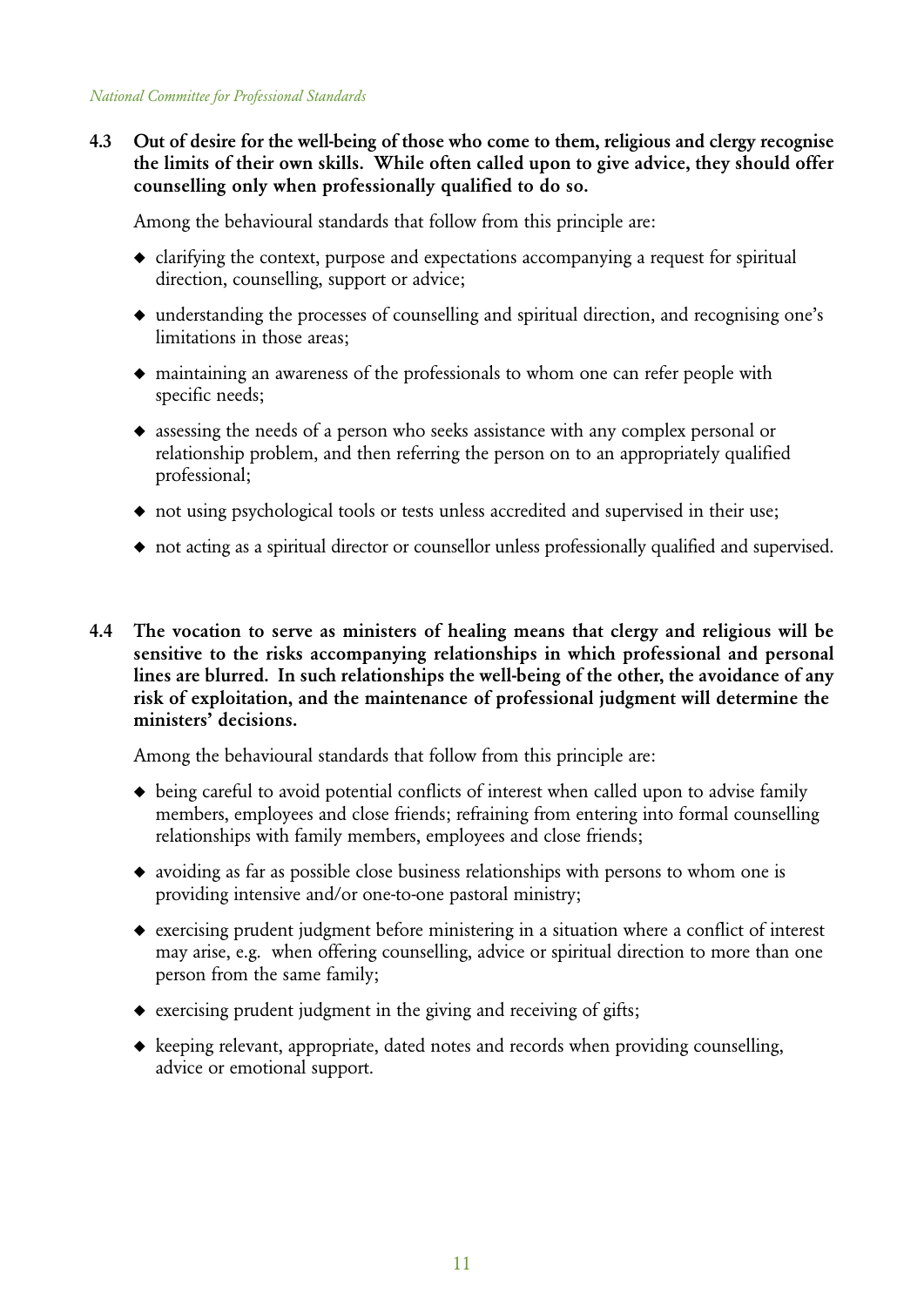4.5 Pastoral care requires that a pastoral relationship be terminated when it becomes reasonably clear that the person seeking support is not benefiting. In such a case the person will be offered help to find another source of assistance.

Among the behavioural standards that follow from this principle are:

- ◆ reviewing pastoral relationships with a colleague or supervisor to assess their effectiveness when that is in doubt;
- ◆ developing and maintaining a referral network;
- ◆ being clear about the limits of pastoral relationships when they commence.

To safeguard integrity, and to preserve clarity of sexual and professional boundaries with regard to this principle, it is essential that clergy and religious:

- ◆ seek professional advice and review of pastoral relationships where one is aware of:
- feeling continually frustrated or angry in the relationship
- being sexually attracted to the person one is supporting
- projecting one's own feelings and issues onto the other person or persons in the pastoral relationship;
- ◆ seek professional advice and review of pastoral relationships where the person one is supporting:
- acts in a sexual manner
- is continually angry or frustrated in the context of the support relationship
- shows no movement towards resolution of the issues at hand. In some cases the appropriate response will be to terminate the relationship, making an appropriate referral to another suitably qualified professional.

#### 4.6 Keeping appropriate records is an aspect of pastoral care.

- ◆ keeping an accurate diary of appointments, written and/or electronic, ensuring that those kept electronically are backed up;
- ◆ retaining one's written/electronic diaries;
- ◆ keeping a record of significant phone calls and other communications;
- ◆ making and retaining confidential notes of any events in the course of a pastoral relationship that provoke concern in the minister, with such notes to include a record of the date, time and matter of concern;
- ◆ collating, maintaining and disposing of personal and sensitive information in accordance with the National Privacy Principles. Some confidential records may need to be retained if these provide evidence of maintaining appropriate boundaries and relationships;
- ◆ storing all records securely.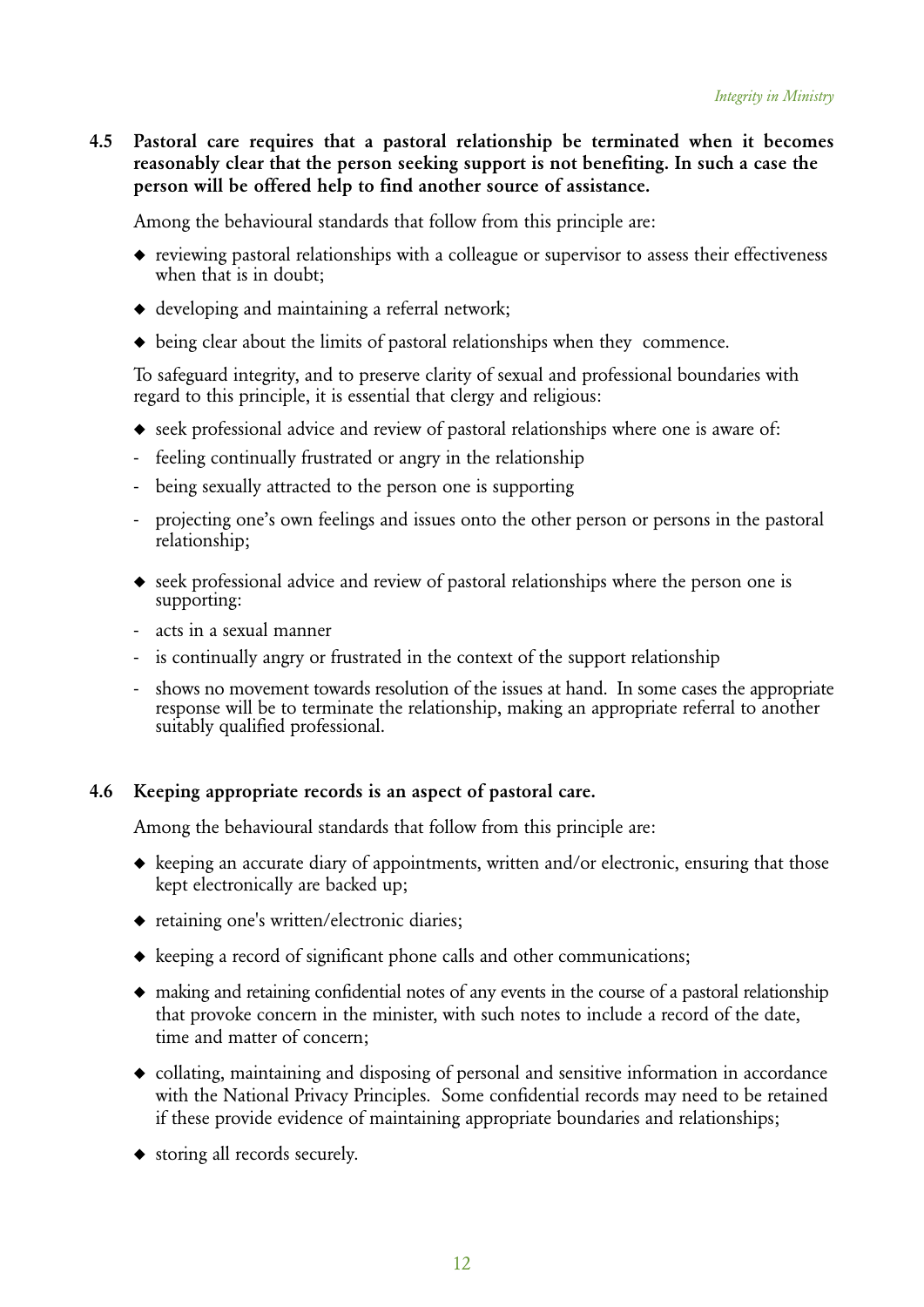### 5. Ministers of Communion: Commitment to Justice

 *There is a thread of revelation that runs through the Old Testament reminding the people of God that their ritual and activities are incomplete if they do not live and act justly as a community. The prophet Amos expresses this clearly: 'I hate, I scorn your festivals, I take no pleasure in your solemn assemblies … but let justice flow like water, and uprightness like a never failing stream.'30 Jesus took up the same message many times in his stories and actions. The reign of God is revealed when the hungry are fed, the naked are clothed,31 the poor and the outcast are gathered back into the communion of God's love and receive their just share in the gifts of creation.*

 *For the Church which is committed to be a sign and an agent of God's reign, justice is central to its way of life and mission.*

#### 5.1 Clergy and religious serve as witnesses and agents of God's justice by living and ministering justly in all things.

Among the behavioural standards that follow from this principle are:

- $\blacklozenge$  living a life committed to 'do justice, to love tenderly, and to walk humbly with God;<sup>32</sup>
- ◆ supporting one's community to live justly in its own relationships and structures and in its relationships with the wider community;
- ◆ encouraging one's community to support local, national and universal actions for justice;
- ◆ collaborating with other Christian churches, faith groups and other organizations;
- ◆ knowing and promoting the social justice teachings of the local, national and universal Church;
- ◆ encouraging just action among those to whom one ministers.

#### 5.2 Religious and clergy who have responsibility to supervise the work of others witness justice by ensuring just working conditions.

- ◆ ensuring that all employment procedures are based on principles of justice and equity, appropriate to each particular situation;
- ◆ negotiating clear documented agreed descriptions of each person's roles, responsibilities and duties, including one's own;
- ◆ providing safe and healthy working conditions;

<sup>30</sup> Amos 5:21-24.

<sup>31</sup> cf., Matt 25:31-46.

<sup>32</sup> Micah 6:8.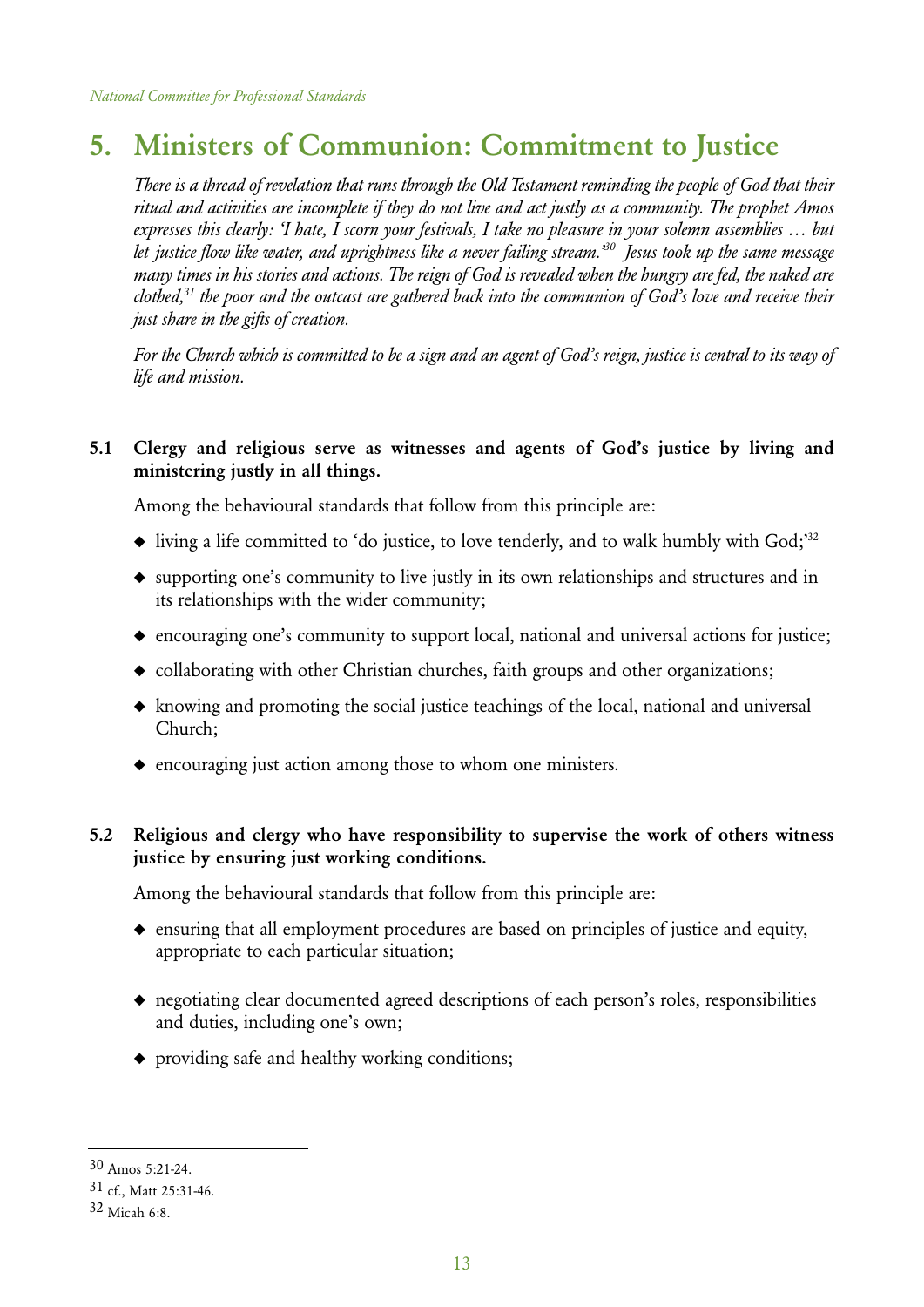- ◆ providing adequately resourced access to training, professional development and professional supervision;
- ◆ making accessible to employees and volunteers copies of *Integrity in Ministry* and *Towards Healing*;
- ◆ providing just rates of remuneration for skill, responsibility and performance;
- ◆ implementing appropriate grievance procedures against improper or unreasonable administrative acts;
- ◆ ensuring that all State and Commonwealth legislation regarding terms and conditions of employment are observed.

#### 5.3 Clergy and religious act with integrity and fairness when they receive complaints of sexual, physical or psychological abuse.<sup>33</sup>

Among the behavioural standards that follow from this principle are:

- ◆ responding to information promptly and seriously, and with pastoral sensitivity;
- ◆ promptly informing the relevant church authority;
- ◆ alerting the complainant to the existence of the *Towards Healing* process and providing relevant contact and referral details;
- ◆ working with the complainant to identify what needs to be done immediately to ensure that he or she feels safe from further abuse;
- ◆ explicitly assuring those who allege abuse that immediate assistance can be made available to provide independent support;
- $\bullet$  in collaboration with the church authority, supporting the healing of others who, as well as the victims, have been seriously affected by incidents of abuse – family, friends and community of both the alleged victim and offender.

#### Legal Compliance

 It is essential that clergy and religious abide by the requirements of mandatory reporting and other relevant civil legislation.<sup>34</sup> They also take care to ensure that the proper processes of law are not interfered with, nor hindered. Notwithstanding the civil law requirements, clergy and religious are required to alert Church authorities in accordance with section 5.3.

<sup>33</sup> cf., *Relevant Legislation on Mandatory Reporting.* cf., *Towards Healing,* clause 37.5

<sup>34</sup> cf., *Relevant Legislation on Mandatory Reporting*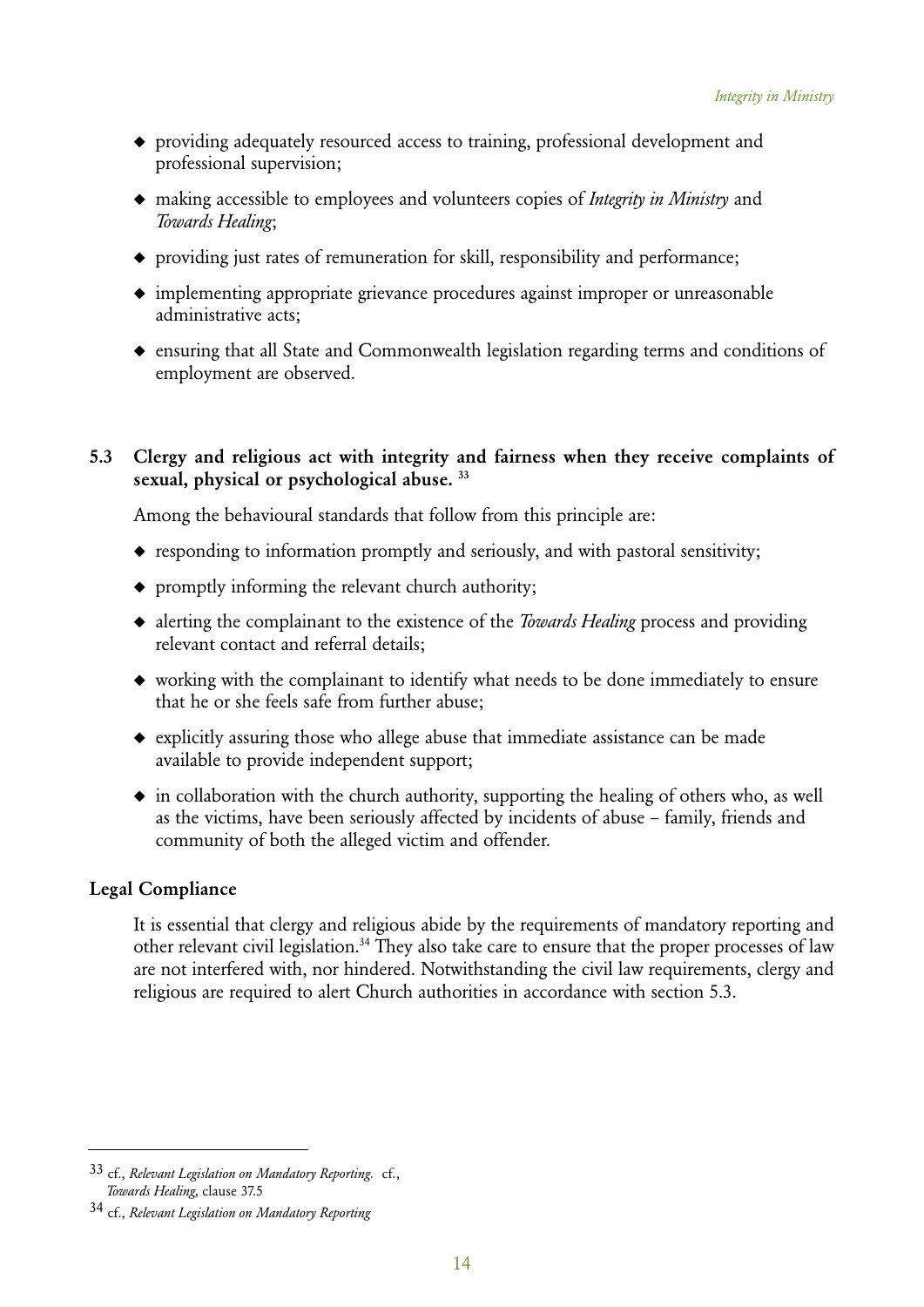### 6. Ministers of Communion: Integrity in Administration

 *While the experience of Pentecost was still fresh among them, the first Christians developed a way of life and prayer together that expressed their communion in Christ: 'The whole group of believers was united, heart and soul; no one claimed private ownership of any possessions, as everything they owned was held in common.' 35 It was a first attempt to exercise stewardship of the community's goods in a way that nurtured ecclesial communion. They followed their Jewish heritage in believing that the gifts of creation and the fruits of human effort were to be used in the service of God's plan and for the good of all people.*

 *Religious and clergy who have responsibility for property and finance recognise that they are stewards, not owners of those goods. In the spirit of the first disciples they administer their responsibilities with justice and integrity.*

#### 6.1 Clergy and religious who share responsibility for the administration of property and finance exercise their responsibilities in the service of communion and in the light of Church tradition.36

Among the behavioural standards that follow from this principle are:

- ◆ exercising their administration in the light of the Gospel, and the spirit and charism of their religious community;
- ◆ exercising their administration in conformity with the Church's teaching regarding its mission and call to justice;
- ◆ observing the rules of office relating to administration of property and finances, as set out in Canon Law and/or in their constitutions and statutes.

#### 6.2 As an aspect of integrity, religious and clergy plan and review their stewardship of property and finance.

- ◆ exercising responsible stewardship and accountability;
- $\triangleleft$  drawing up a budget of income and expenditure each year;  $37$
- ◆ keeping accurate records of income and expenditure; <sup>38</sup>
- ◆ having all accounts audited or monitored each year;
- ◆ providing financial statements and reports on property administration and maintenance at least annually to stakeholders; <sup>39</sup>

<sup>35</sup> Acts 4:32.

<sup>36</sup> cf., *Catechism of the Catholic Church, art. 2451.*

<sup>37</sup> cf., *Code of Canon Law,* Canon 1284§3.

<sup>38</sup> Ibid. Canon 1284§7.

<sup>39</sup> cf., Ibid, Canon 1284§2:80.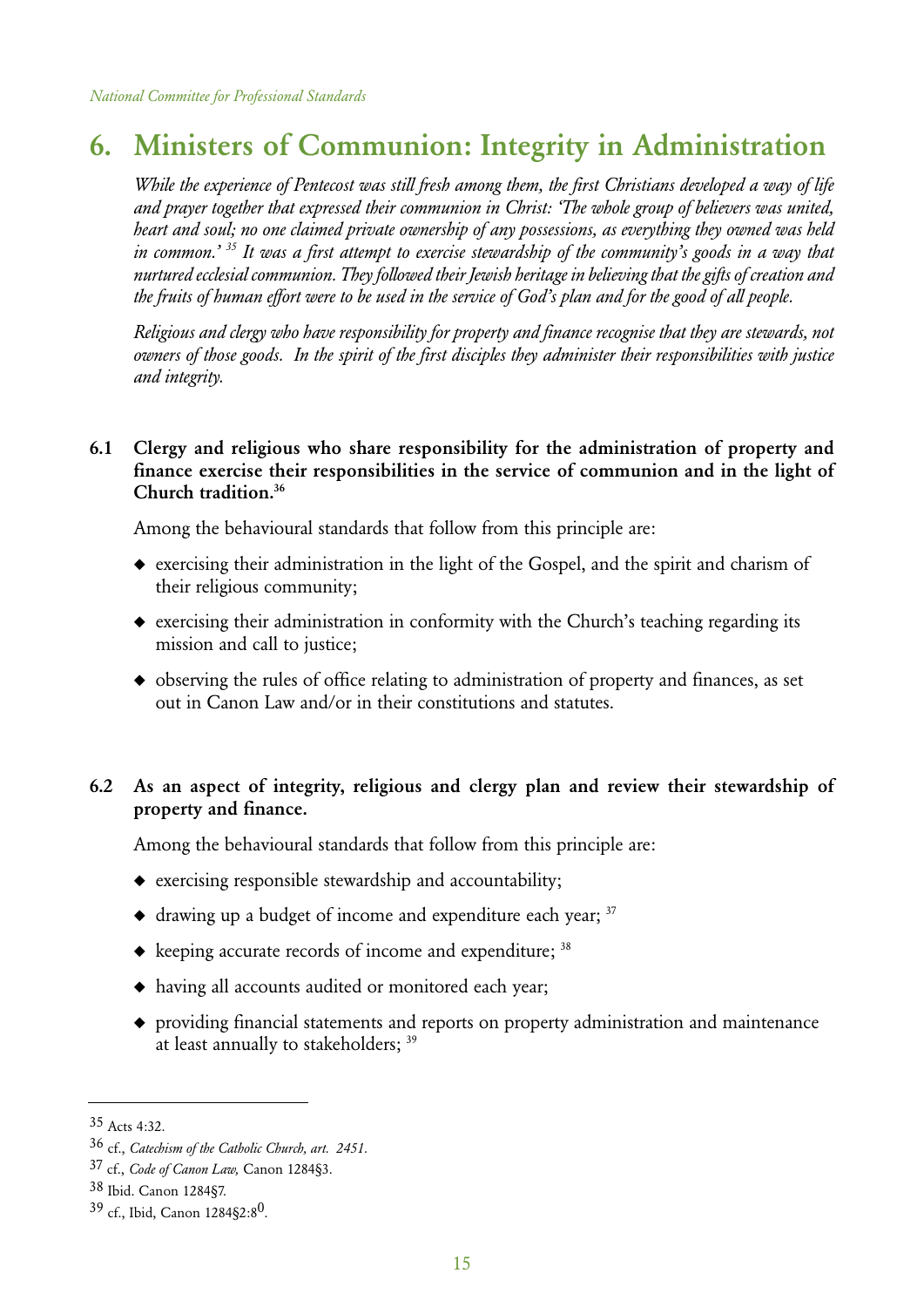◆ complying with all reporting and accountability laws as required by church, state and national legislation.

6.3 As an aspect of integrity and justice, clergy and religious avoid using their positions to seek or obtain any financial or other personal advantage.

- ◆ recording, by the issuing of receipts, the acceptance of all financial gifts or benefits for and on behalf of the ministry in which one is engaged;
- ◆ refusing gifts, rewards or benefits which might compromise the integrity of one's ministry;
- ◆ not soliciting gifts, rewards or benefits for oneself;
- ◆ exercising prudent judgment in the giving of gifts or benefits;
- ◆ not borrowing or misappropriating money from accounts.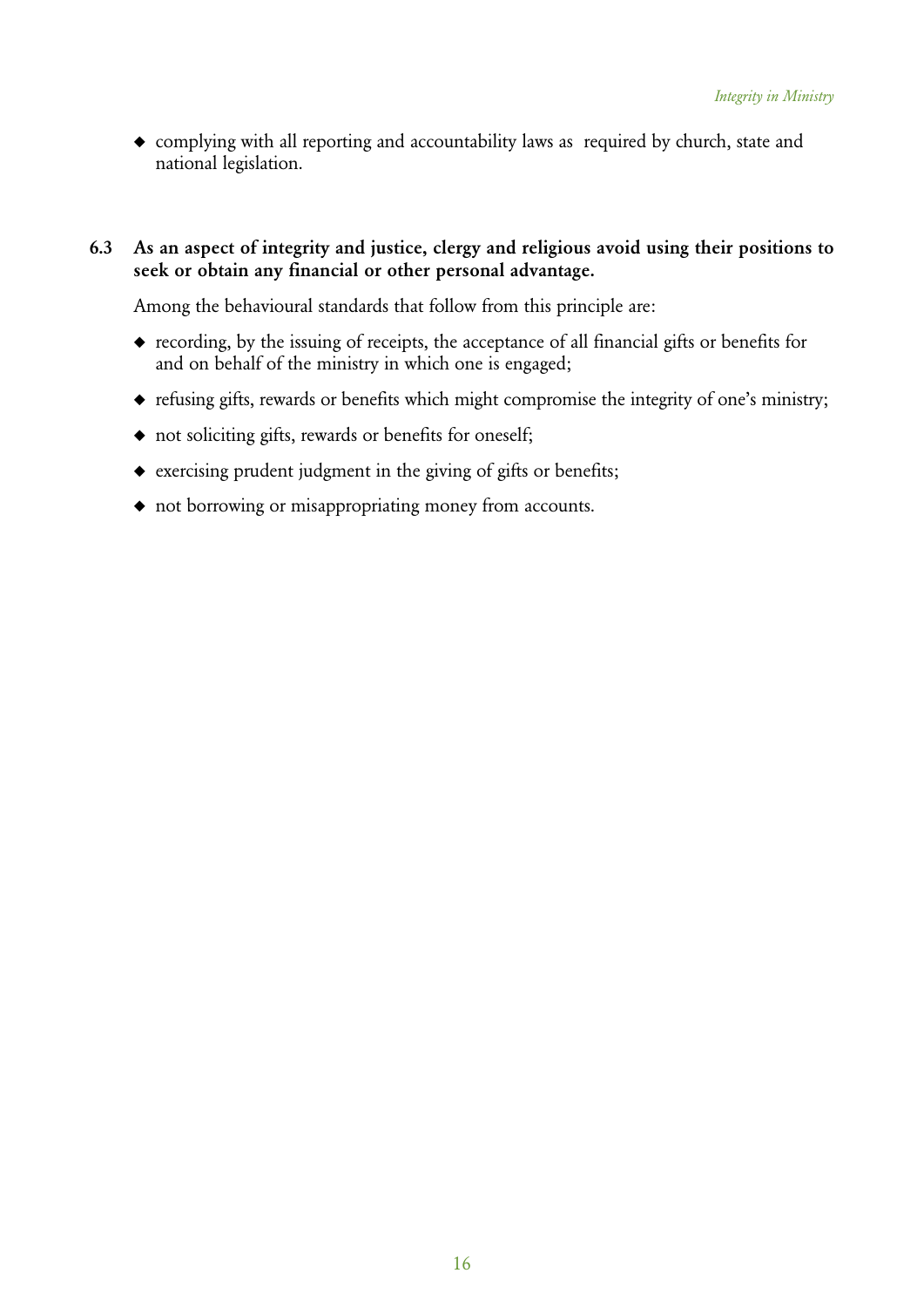# 7. Ministers of Communion: Responsibility for Personal Well-Being

 *The Gospel commands us: 'You shall love your neighbour as yourself.' 40 The Church is a communion of persons who, in love, care deeply for themselves and for one another. Each recognises in themselves and in each other the 'image of God' and a 'temple of the Spirit.' 41 Because of this we are moved to care for ourselves and one another, recognising that our physical, emotional and spiritual health are gifts from God.42*

#### 7.1 For the sake of their own well being, and for the service of the Gospel and the people of God, religious and clergy strive to maintain their spiritual health.

Among the behavioural standards that follow from this principle are:

- $\bullet$  regularly nourishing oneself through scripture, eucharist, and the sacrament of reconciliation;<sup>43</sup>
- ◆ following a regular discipline of reflective reading, prayer, spiritual direction and other spiritual practices;
- $\bullet$  making an annual retreat;<sup>44</sup>
- ◆ participation in ongoing formation;
- ◆ nurturing one's understanding of and commitment to celibacy.

#### 7.2 Clergy and religious exercise a stewardship over their own physical and emotional health.

- ◆ periodically discussing one's physical and emotional health with a colleague or appropriate support person;
- ◆ seeing that one's overall health is regularly checked by appropriately qualified persons;
- ◆ seeking timely professional help and the support of a trusted colleague or friend when in difficulty in one's pastoral or personal life.

<sup>40</sup> Luke 10:27ff.

<sup>41</sup> cf., 1 Cor 6:19-20; 15:44-45.

<sup>42</sup> *Gaudium et Spes, art. 14:1; Catechism of the Catholic Church,* art. 2288.

<sup>43</sup> *Code of Canon Law,* Canon 276§2;663§2.

<sup>44</sup> Ibid. Canon 276§2:4∞; 663§5.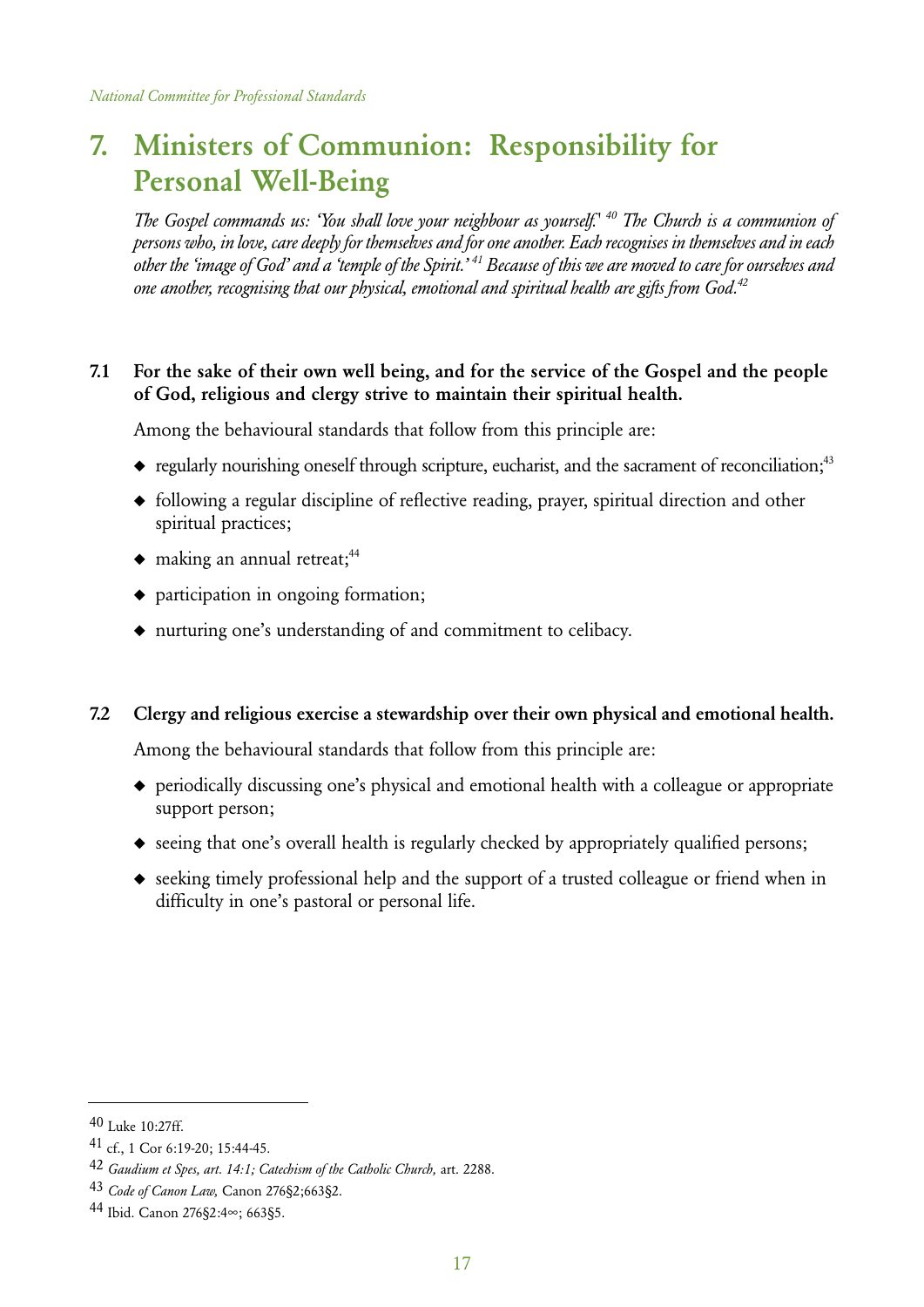#### 7.3 Out of reverence for the gift of life and well being, religious and clergy seek to live healthy lives.

Among the behavioural standards that follow from this principle are:

- ◆ taking regular balanced meals, regular exercise and adequate sleep;
- ◆ taking scheduled days off, and annual holidays;
- ◆ moderate and appropriate use of alcohol and prescribed medicines;
- ◆ nurturing friendships apart from one's pastoral relationships;
- ◆ supporting colleagues who appear to be in difficulty in their pastoral or personal life.

7.4 Bishops and religious leaders share a responsibility for promoting and encouraging the health and well being,<sup>45</sup> just working conditions and professional development of the clergy and religious in their Dioceses and Congregations.

- ◆ creating structures, resources, environments and opportunities in their communities or dioceses to support the spiritual, physical and emotional health of those in their care;
- ◆ providing specific opportunities for those who express a desire or need to address issues concerning their health;
- ◆ monitoring issues of stress, isolation, and other risks to health among the members of their community and/or clergy;
- ◆ addressing health as a topic in the exercise of their pastoral care and accountability towards individual clergy or community members;
- ◆ providing opportunities for ongoing formation and education in the challenges of living out their celibate commitment;
- ◆ ensuring just working conditions by applying, where appropriate, the behavioural standards as set out in paragraph 5.2;
- ◆ providing structures and environments and providing resources and opportunities to support the professional development and professional supervision for clergy and religious in accordance with paragraphs 3.2, 4.1 and 4.2.

<sup>45</sup> cf., *Christus Dominus,* art.16.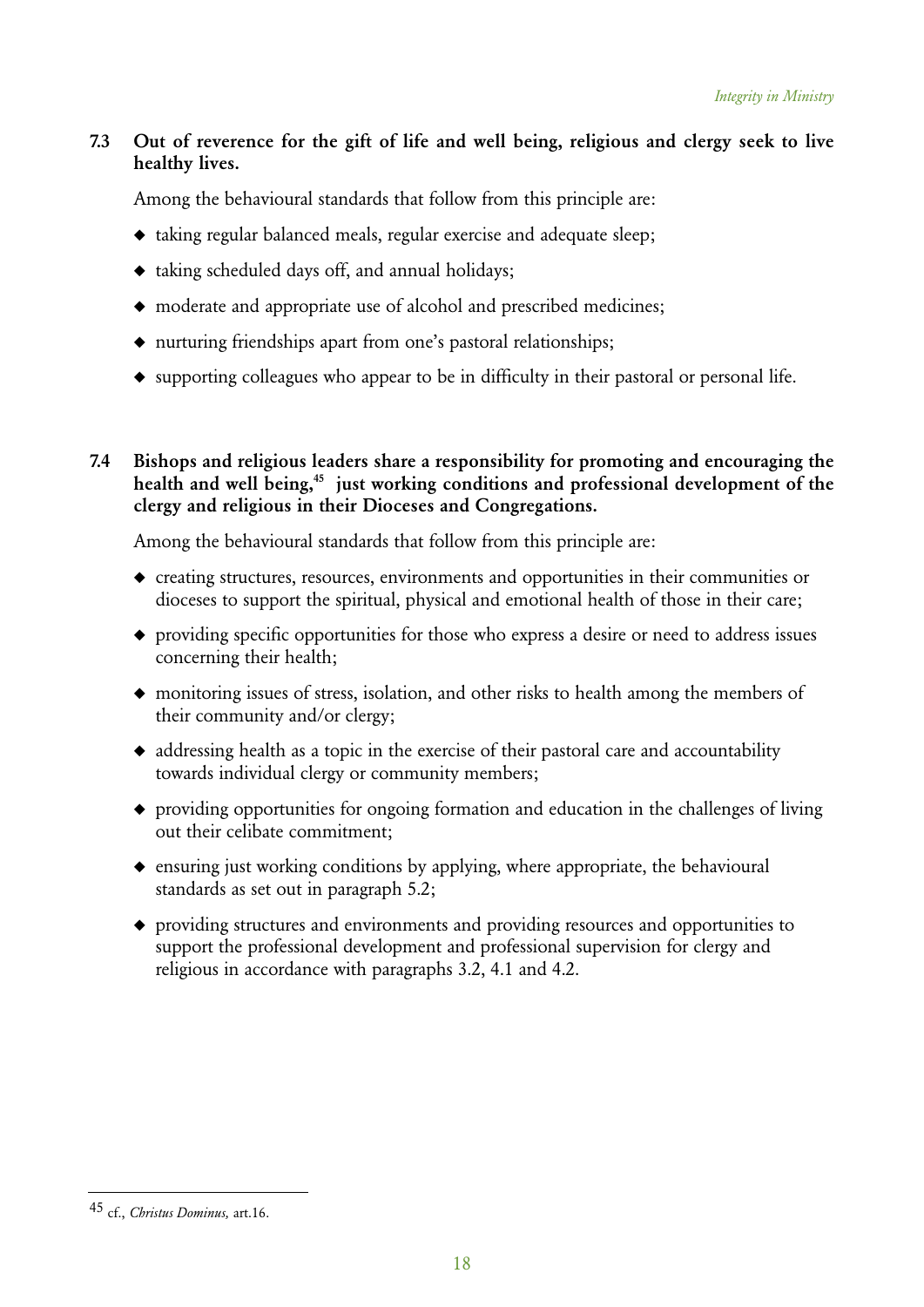### 8. When Communion is Broken

 *When from time to time communion is broken by the harmful misconduct of one to whom the Church has entrusted leadership and responsibility, then the Church will seek to restore communion as quickly and fully as possible. That responsibility lies with the whole community, and in a particular way with the bishops and religious leaders of the Church. Their first concern is for the healing and care of those who have been hurt by the Church's ministers. Their next concerns are for justice and the healing of the community of the Church, its relations with the wider human community, and for the healing and well-being of those who have caused damage by their behaviour.*

 *This will always mean full cooperation with civil authorities and processes in the cases where that is required, and will sometime mean that a cleric or religious is relieved of pastoral duties and responsibilities, depending on the nature of the harm that has been done.*

#### 8.1 Where there is a complaint of a serious violation of the principles and standards set out in this document, it is essential that:

- ◆ the responsible Church authority ensure that it is listened to fully and compassionately;
- $\blacklozenge$  the responsible Church authority act promptly, on advice from the Consultative Panel,<sup>46</sup> to determine how the complaint should be investigated.

Options for dealing with the matter include:

- reporting to the police
- referral to be dealt with under *Towards Healing*
- appropriate industrial procedures, where applicable
- investigation in accordance with canon law (e.g. canon 1717)
- referral to conflict resolution processes.
- 8.2 Where there is a complaint against a bishop or religious leader, the complaint should be referred to the person designated as the appropriate Church authority for the case in accordance with *Towards Healing* Clause 35.3.2<sup>47</sup> and the footnote of Clause 35.3.2<sup>48</sup>.

<sup>46</sup> *Towards Healing* Clause 35.8

<sup>47</sup> *Towards Healing* Clause 35.3.2

<sup>&</sup>lt;sup>48</sup> *Towards Healing* Footnote of Clause 35.3.2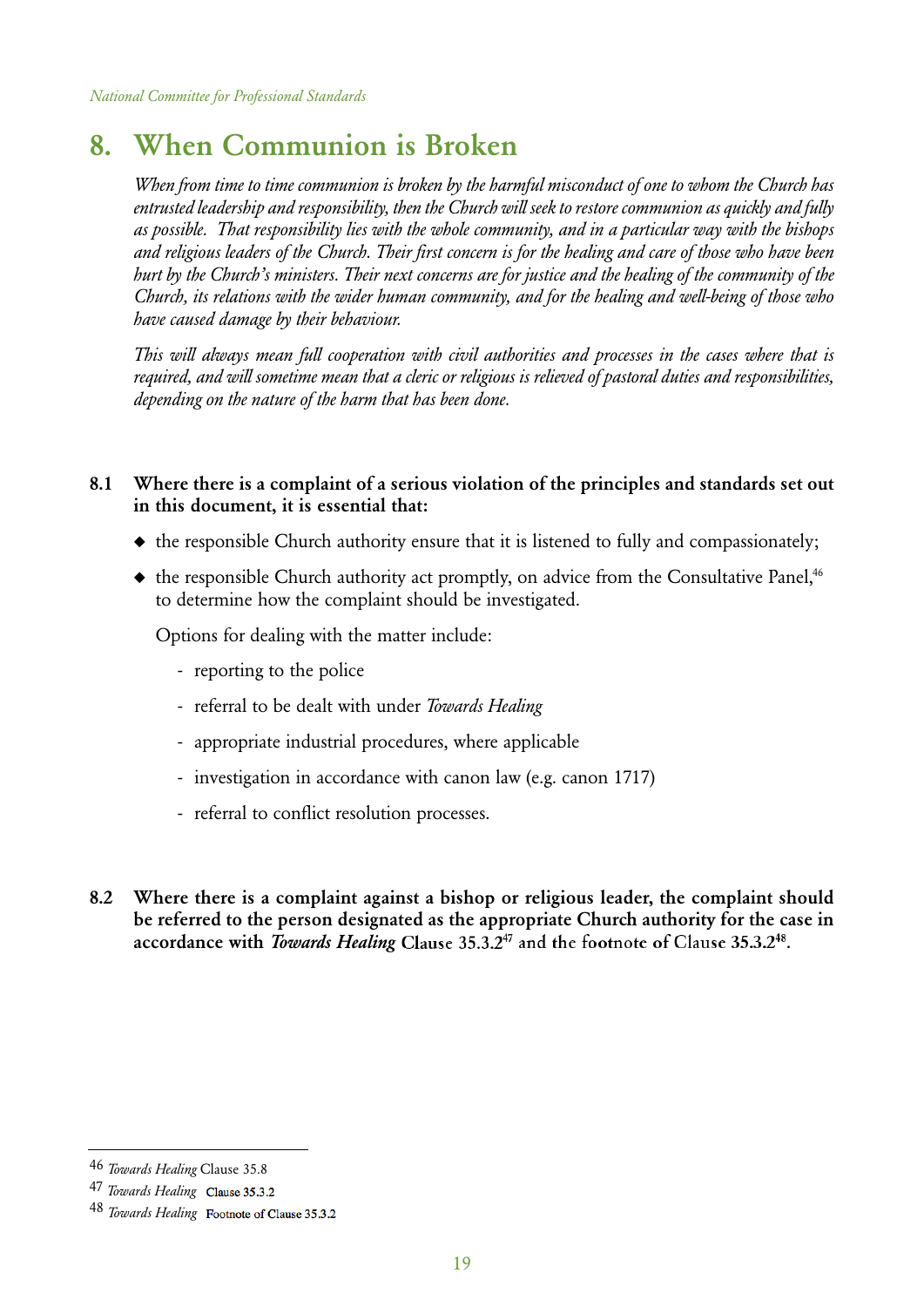8.3 In cases of proven violation of the principles of this document, Church authorities should have as their first concern the care and healing of those who have been harmed by ministers of their community.

To express the primacy of this concern, it is essential that Church authorities:

- ◆ have a concern both for those who have been directly harmed and also for others who have been affected, eg the parents and family of those harmed and the community where the violation has occurred;
- ◆ be concerned both to heal any harm that has been done and to prevent future harm;
- ◆ offer support and assistance, as appropriate, to those who have been harmed.
- 8.4 In determining the appropriate response to be made to the parties concerned on completion of the investigation, the Church authority shall have regard to advice from the Consultative Panel.<sup>49</sup>
- 8.5 In cases of proven violation of the principles of this document, Church authorities also have a concern for the care and healing of the cleric or religious concerned.

To express this concern, it is essential that Church authorities observe towards the person involved the same standards of care as are set out in 2.2 in relation to all clerics and religious.

8.6 Since this document applies to all clergy and religious, bishops and religious leaders ensure that they themselves are subject to its provisions. They submit themselves to all the principles, standards and procedures of *Integrity in Ministry.*

<sup>49</sup>*Towards Healing* Clause 35.8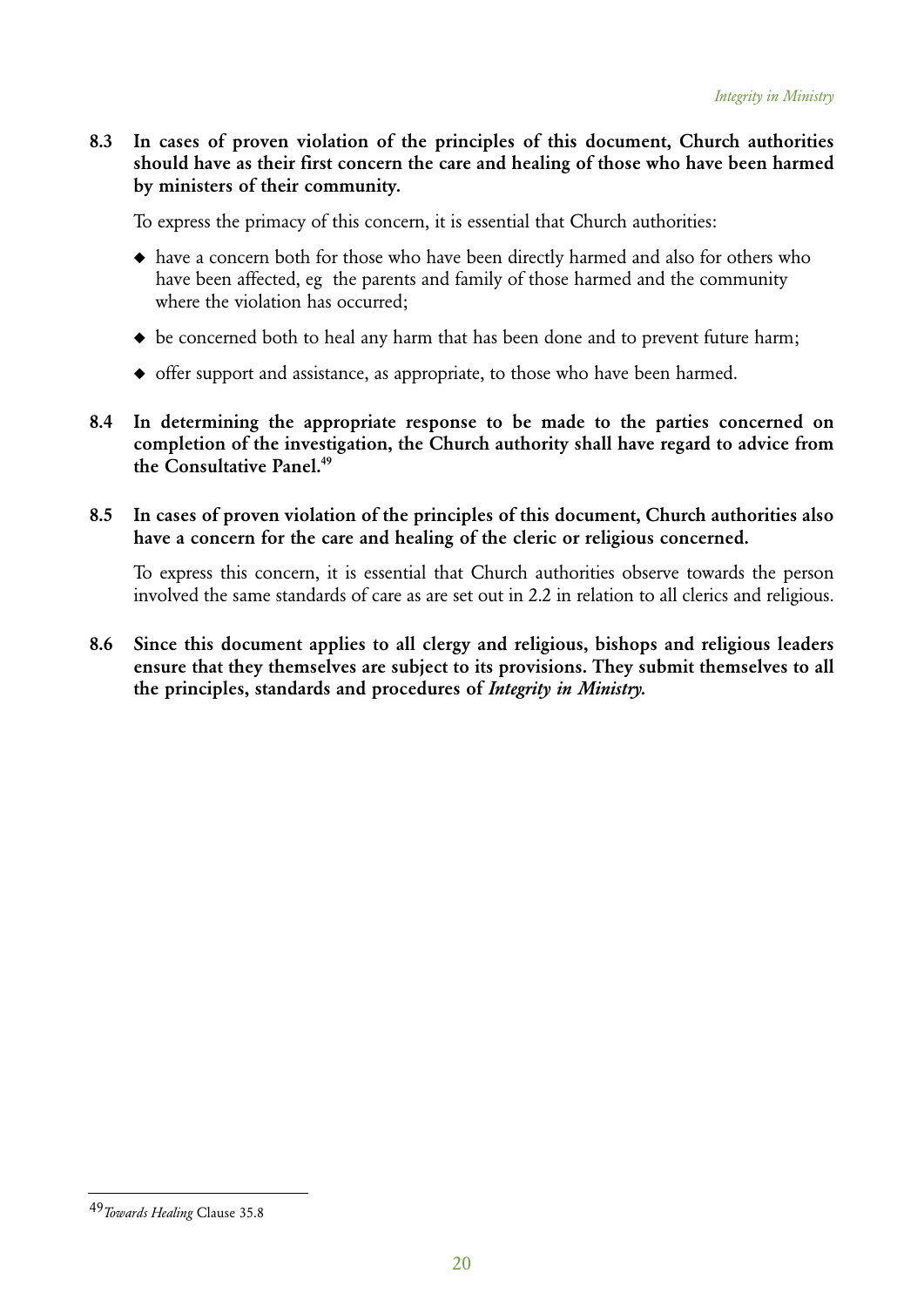# APPENDIX 1 Integrity in Ministry and the Code of Canon Law

The provisions of *Integrity in Ministry* go beyond the provisions of the Code of Canon Law and yet they are based on the Code.

Canons No. 208-223 set out the basic obligations and rights of all Christ's faithful. The first of these reads: 'Flowing from their rebirth in Christ, there is a genuine equality of dignity and action among all of Christ's faithful' (Canon 208). *Integrity in Ministry* indicates a number of the elements of this 'equality of dignity and action.'

In a similar way *Integrity in Ministry* points to elements that might be considered in interpreting and applying several of the following canons, e.g.212 (the right to make known spiritual needs to pastors and to express views), 213 (the right to the word of God and the sacraments), 214 (the right to one's own form of spiritual life), 220 (the right to a good reputation). In this manner it can help to make these canons more alive within the Church.

The same may be said of those canons that speak of the obligations and rights of clerics (273-289), bishops (381-402), and religious (662-672). In relation to clerics *Integrity in Ministry* indicates useful elements in relation to canons 275 (promoting the mission of the laity), 276 (seeking holiness), 277 (observing celibacy and chastity), 282 (following a simple way of life), 284 (wearing suitable dress), 385 (avoiding whatever is foreign to their state). In relation to bishops there are provisions concerning care for everyone in the diocese (383), special care for priests (384), being an example of holiness in charity, humility and simplicity of life (386). In relation to religious, one may usefully point to canons 663 (contemplation and prayer), 664 (community life), 668 (poverty and the use of temporal goods).

In a quite different field, canon 1741 sets out the reasons for which a parish priest can lawfully be removed from his parish. They include 'a manner of acting which causes grave harm or disturbance to ecclesiastical communion' and 'the loss of the parish priest's good name among upright and serious minded parishioners.' It could never be a matter of simply checking a priest's conduct against this or that particular provision of *Integrity in Ministry*, but taken as a whole the document will assist in giving objectivity to the study of 'a manner of acting which causes grave harm.' It will help in determining whether parishioners are being 'upright and serious minded' in deciding whether a priest has lost his good name (Canons 694-704 deal with the procedures for dismissal of members of Religious Institutes.).

In short, *Integrity in Ministry* is not in itself canon law and it does not take the place of canon law. At the same time, it will be of assistance in implementing, interpreting and applying canon law. It will do this in cases of perceived misconduct, but its more important role will be to help clerics and religious fulfill their roles in the Church and to know that they are fulfilling their roles.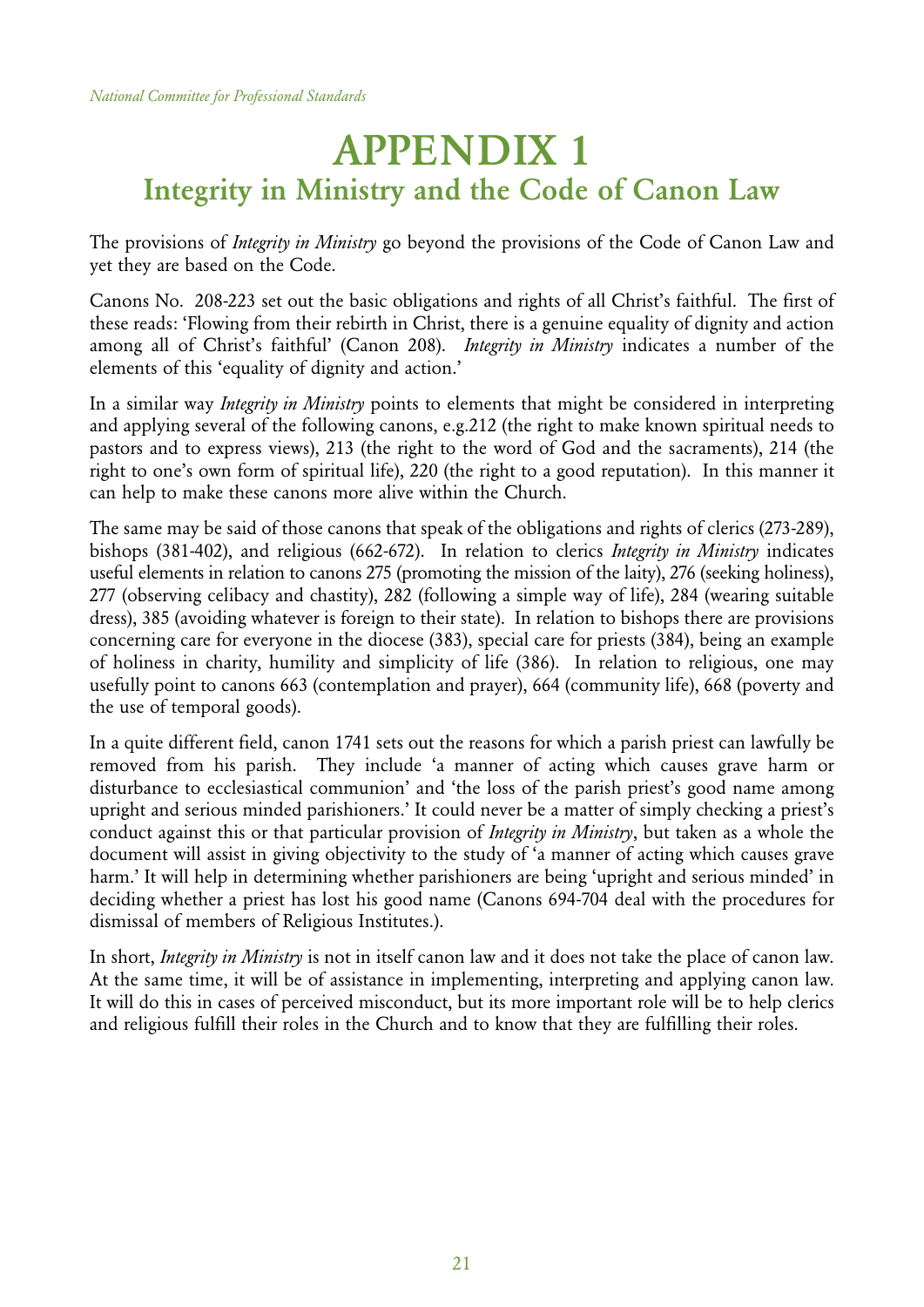# Bibliography Bibliography

Archdiocese of Milwaukee, *Code of Ethical Standards for Priests, Deacons and Pastoral Ministers* (1994) *for Priests, Pastoral* 

Association of Priests of the Archdiocese of Chicago, *Code of Professional Responsibility for Members of the Association of*<br>*Priests, Archdiocese of Chicago* (n.d.) *Priests, Archdiocese of Chicago* (n.d.)

The Australian Psychological Society, *Code of Professional Conduct* (1986).

Canadian Conference of Catholic Bishops, *Responsibility in Ministry: A Statement of Commitment* 

*Catechism of the Catholic Church, (English Translation).* Homebush: St Pauls, 1994.

*Code of Canon Law,* (English Translation). London: Collins, 1983.

The Rev Phillip Carter, et al, *A Code of Ethics for Spiritual Directors* (September 1995).

*Catechism of the Catholic Church, (English Translation).* Homebush: St Pauls, 1994.<br>Code of Canon Law, (English Translation). London: Collins, 1983.<br>The Rev Phillip Carter, et al, *A Code of Ethics for Spiritual Directors* 

Commission for Public employment (SA), *Code of Conduct for Public Employees* (n.d.).<br>Richard M Gula SS, *Ethics in Pastoral Ministry*. New York: Paulist Press, 1996. Richard M Gula SS, *Ethics in Pastoral Ministry.* New York: Paulist Press, 1996.

Bishop William Higi, *Protocols for Ministry to Minors.* (Diocese of Lafayette, Indiana, n.d.).

John Paul II, *Familaris Consortio,* Apostolic Constitution, The Role of the Christian Family in the Modern World,<br>(November 1981). (November 1981).

John Paul II, *Pastores Dabo Vobis,* Apostolic Exhortation, I Will Give You Shepherds (March 1992).

John Paul II, *Vita Consecrata,* Apostolic Exhortation, On the Consecrated Life and its Mission in the Church and in the World (March 1996). aul II, *Pastores Dabo Vobis,* Apostolic Exhortation, I Will Give You Shepherds (March 1992).<br>aul II, *Vita Consecrata,* Apostolic Exhortation, On the Consecrated Life and its Mission in the Church and in the<br>(March 1996).

Peter MacFarlane & Simon Fisher, *Churches, Clergy and the Law.* Sydney: Federation Press, 1996. *the Law.*

The National Association of Social Workers (USA), *NASW Code of Ethics* (August 1996).

The National Association of Social Workers (USA), *NASW Code of Ethics* (August 1996)<br>Sacred Congregation for Clergy, *Directory on the Ministry and Life of Priests* (March 1994).

Sisters of Charity Health Service, *Code of Ethics for Pastoral Care Chaplains in Health Care Settings* (n.d.).

Australian Catholic Bishops Conference and the Australian Conference of Leaders of Religious Institutes, *Towards*  Sisters of Charity Health Service, *Code of Ethics for Pastoral Care Chaplains in Health Care Settings* (n.d.).<br>Australian Catholic Bishops Conference and the Australian Conference of Leaders of Religious Institutes, *Towa Australia* (December 1996).

Vatican Council II, *Gaudium et Spes,* Pastoral Constitution on the Church in the Modern World, (1966).

Vatican Council II, *Gaudium et Spes*, Pastoral Constitution on the Church in the Modern<br>Vatican Council II, *Lumen Gentium,* The Dogmatic Constitution on the Church, (1964).

Requests and enquiries concerning reproduction and rights should be addressed to:

#### Executive Officer,

*Australian Committee Conferences*<br> *Australian Committee for Professional Standards* 

#### PO Box 7132

#### Alexandria NSW 2015

Phone: (02) 9669 6218 Fax: (02) 9669 6216 Fax:  $(02)$  9669 6216

Websites: Australian Catholic Bishops Conference: www.catholic.org.au

Catholic Religious Australia: www.catholicreligiousaustralia.org